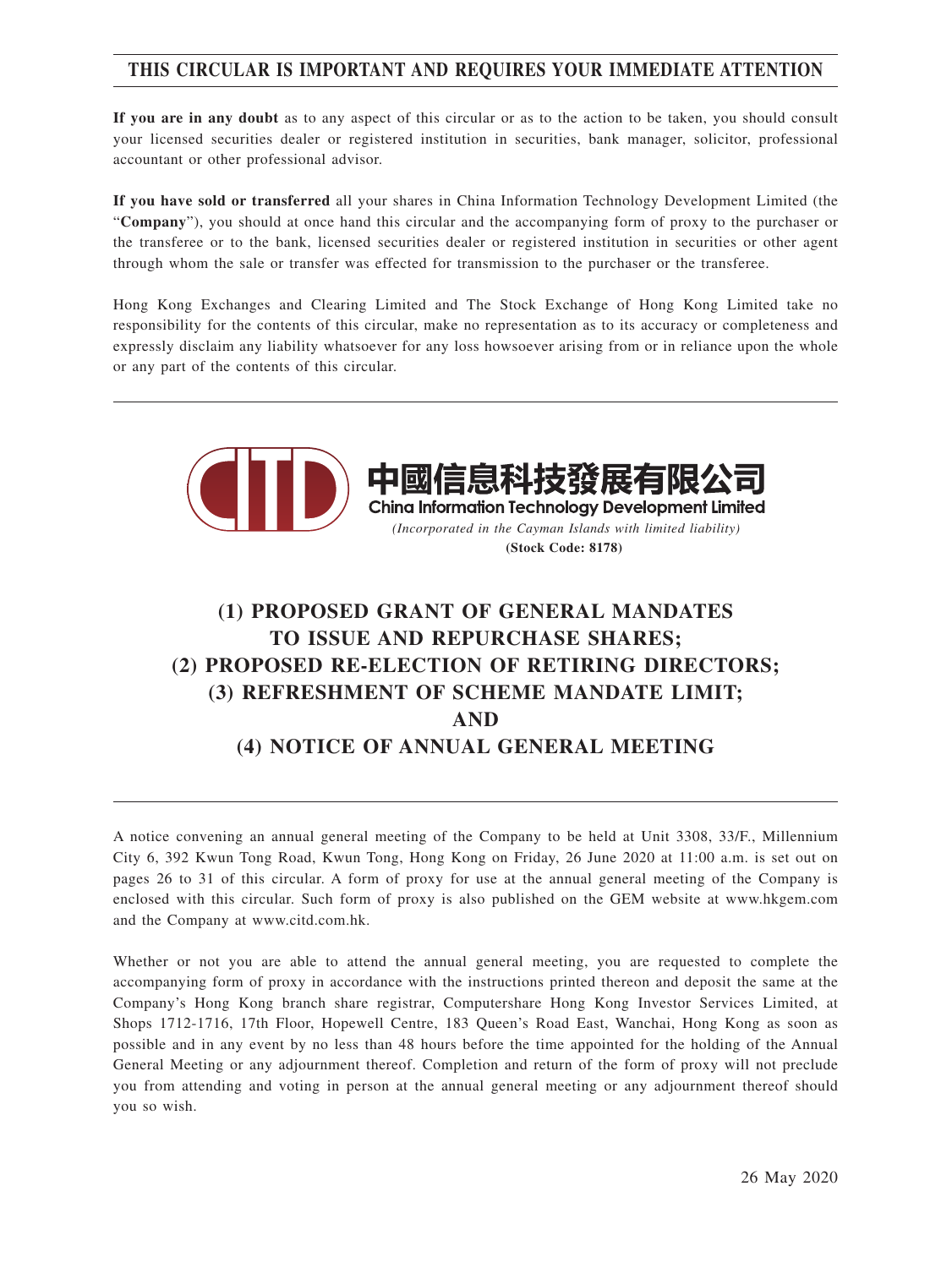# **CONTENTS**

## *Page*

| Precautionary measures for the annual general meeting                   | ii             |
|-------------------------------------------------------------------------|----------------|
|                                                                         | iii            |
|                                                                         | $\mathbf{1}$   |
| Letter from the Board                                                   |                |
|                                                                         | $\overline{4}$ |
|                                                                         | 5              |
|                                                                         | 6              |
|                                                                         | 6              |
|                                                                         | 15             |
|                                                                         | 16             |
|                                                                         | 17             |
|                                                                         | 17             |
|                                                                         | 18             |
| Appendix II — Details of Directors proposed to be re-elected at the AGM | 22             |
|                                                                         | 26             |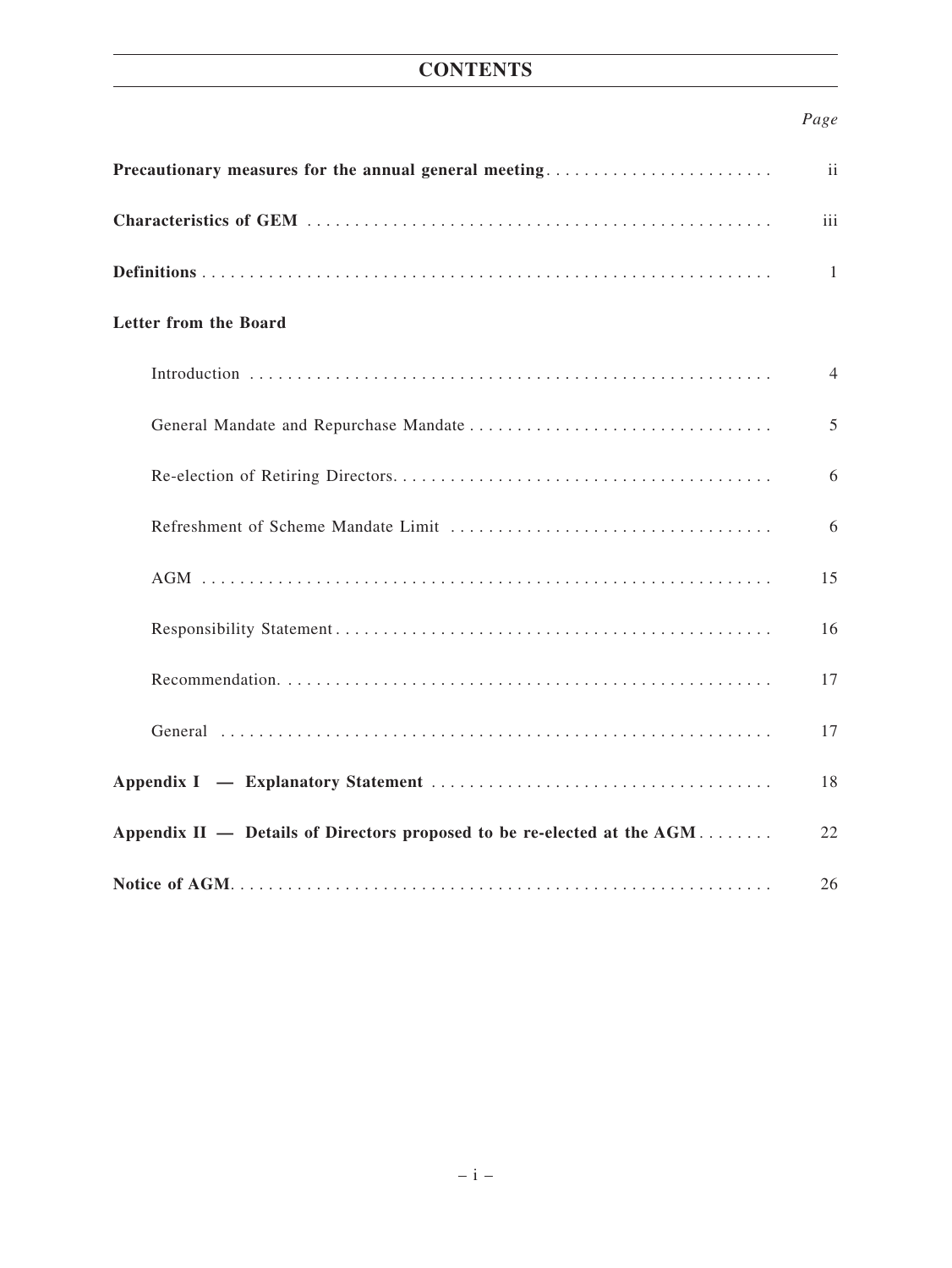## **PRECAUTIONARY MEASURES FOR THE ANNUAL GENERAL MEETING**

In view of the ongoing COVID-19 epidemic and the heightened requirements for prevention and control of its spread, the Company will implement the following precautionary measures at the Annual General Meeting to protect attending shareholders, staff and other stakeholders from the risk of infection:

- 1. Compulsory body temperature screening or checks will be carried out on every shareholder, proxy and other attendee at the entrance of the Annual General Meeting venue. Any person with a body temperature of over 37.4 degrees Celsius or is exhibiting flu-like symptoms may be denied entry into the Annual General Meeting venue and be requested to leave the Annual General Meeting venue.
- 2. Every attendee will be required to wear a surgical face mask throughout the Annual General Meeting and sit at a distance from other attendees. Please note that no surgical face masks will be provided at the Annual General meeting venue and attendees should bring and wear their own masks.
- 3. No refreshments or drinks will be served to attendees during the Annual General Meeting.

To the extent permitted under law, the Company reserves the right to deny entry into the Annual General Meeting venue or require any person to leave the Annual General Meeting venue in order to ensure the safety of the attendees at the Annual General Meeting.

**In the interest of all stakeholders' health and safety and consistent with the COVID-19 guidelines for prevention and control, the Company reminds the Shareholders that they may appoint the Chairman of the Annual General Meeting as their proxy to vote on the relevant resolutions at the Annual General Meeting instead of attending the Annual General Meeting in person.**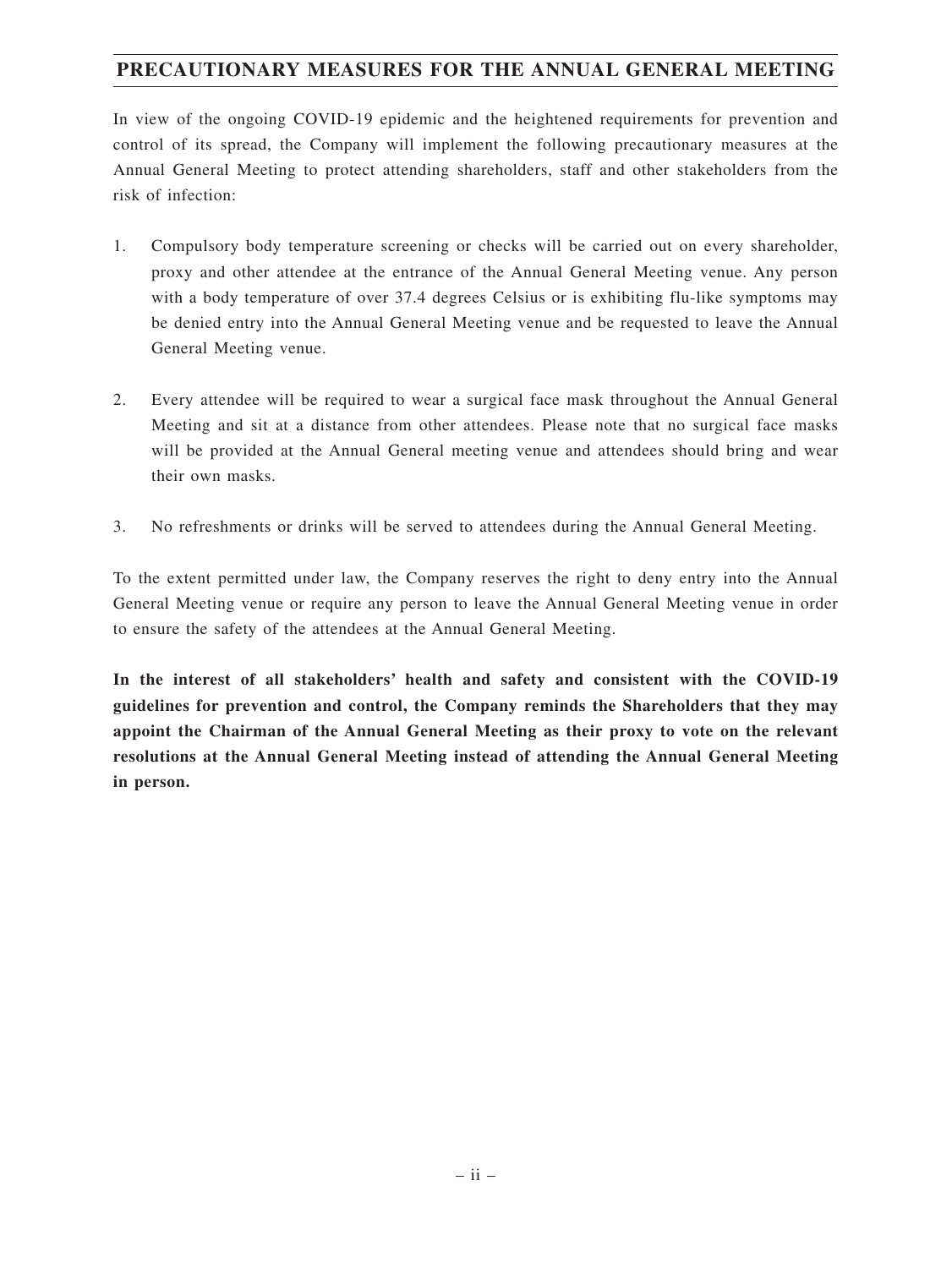## **CHARACTERISTICS OF GEM**

**GEM has been positioned as a market designed to accommodate small and mid-sized companies to which a high investment risk may be attached than other companies listed on the Stock Exchange. Prospective investors should be aware of the potential risks of investing in such companies and should make the decision to invest only after due and careful consideration.**

**Given that the companies listed on GEM are generally small and mid-sized companies, there is a risk that securities traded on GEM may be more susceptible to high market volatility than securities traded on the Main Board and no assurance is given that there will be a liquid market in the securities traded on GEM.**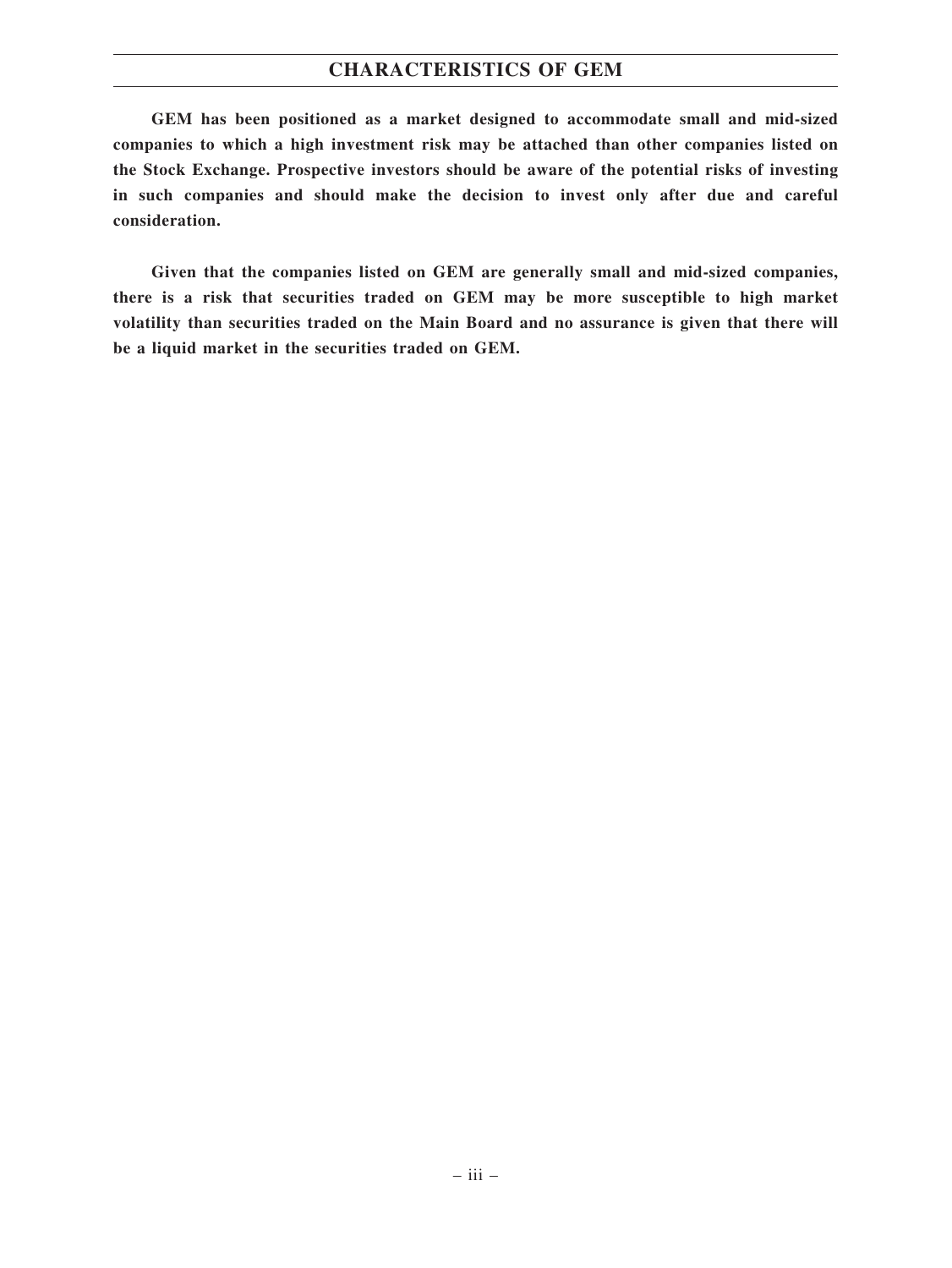*In this circular, unless the context otherwise requires, the following expressions have the following meanings:*

| "AGM" or "Annual General<br>Meeting" | the annual general meeting of the Company to be convened<br>and held on Friday, 26 June 2020 at 11:00 a.m.                                                                                                         |
|--------------------------------------|--------------------------------------------------------------------------------------------------------------------------------------------------------------------------------------------------------------------|
| "Articles"                           | the articles of association of the Company, as amended<br>from time to time                                                                                                                                        |
| "Board"                              | the board of Directors                                                                                                                                                                                             |
| "Close Associate(s)"                 | has the meaning ascribed to this term under the GEM<br><b>Listing Rules</b>                                                                                                                                        |
| "Company"                            | China Information Technology Development Limited, a<br>company incorporated in the Cayman Islands with limited<br>liability and the issued Shares of which are listed on the<br><b>GEM</b>                         |
| "Directors"                          | the directors of the Company                                                                                                                                                                                       |
| "GEM"                                | the GEM operated by the Stock Exchange                                                                                                                                                                             |
| "GEM Listing Rules"                  | Rules Governing the Listing of Securities on the GEM                                                                                                                                                               |
| "General Mandate"                    | the general mandate proposed to be granted to the Directors<br>at the AGM to issue further new Shares not exceeding 20%<br>of the number of the issued Shares as at the date of<br>granting of the General Mandate |
| "Group"                              | the Company and all of its subsidiaries                                                                                                                                                                            |
| "Hong Kong"                          | the Hong Kong Special Administrative Region of the PRC                                                                                                                                                             |
| "Latest Practicable Date"            | 19 May 2020, being the latest practicable date prior to the<br>printing of this circular for the purpose of ascertaining<br>certain information contained in this circular                                         |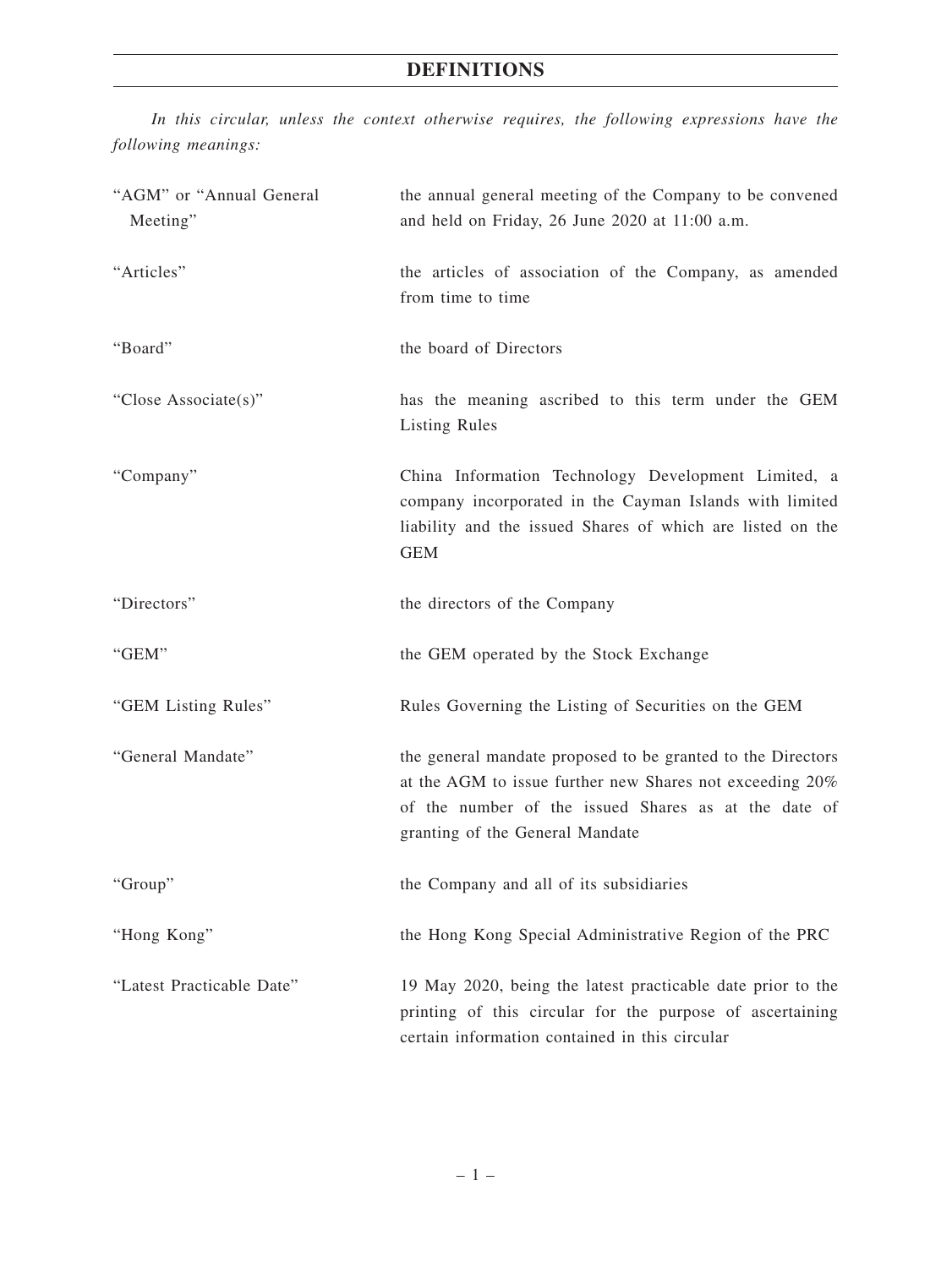## **DEFINITIONS**

| "Options"                                | the options granted under the Share Option Scheme to<br>subscribe for Shares in accordance with the Share Option<br>Scheme                                                                                                                                                                                                                                                    |
|------------------------------------------|-------------------------------------------------------------------------------------------------------------------------------------------------------------------------------------------------------------------------------------------------------------------------------------------------------------------------------------------------------------------------------|
| "PRC"                                    | the People's Republic of China (for the purpose of this<br>circular, excluding Hong Kong, the Macau<br>Special<br>Administrative Region and Taiwan)                                                                                                                                                                                                                           |
| "Refreshment of Scheme Mandate<br>Limit" | the proposed refreshment of the Scheme Mandate Limit<br>under the Share Option Scheme                                                                                                                                                                                                                                                                                         |
| "Repurchase Mandate"                     | the repurchase mandate proposed to be granted to the<br>Directors at the AGM to repurchase up to 10% of the<br>number of issued Shares as at the date of granting of the<br>Repurchase Mandate                                                                                                                                                                                |
| "Scheme Mandate Limit"                   | the maximum number of Shares which may be allotted and<br>issued upon the exercise of all Options which initially shall<br>not in aggregate exceed 10% of the Shares in issue as at<br>the date of listing of the Shares and thereafter, if refreshed<br>shall not exceed 10% of the Shares in issue as at the date<br>of approval of the refreshed limit by the Shareholders |
| "SFO"                                    | the Securities and Futures Ordinance (Chapter 571 of the<br>Laws of Hong Kong)                                                                                                                                                                                                                                                                                                |
| "Share $(s)$ "                           | ordinary share(s) of HK\$0.1 each in the share capital of the<br>Company                                                                                                                                                                                                                                                                                                      |
| "Share Option Scheme"                    | the share option scheme adopted by the Company pursuant<br>to the approval by an ordinary resolution passed by the<br>Shareholders on 2 August 2012                                                                                                                                                                                                                           |
| "Shareholder(s)"                         | holder(s) of the Share(s)                                                                                                                                                                                                                                                                                                                                                     |
| "Stock Exchange"                         | The Stock Exchange of Hong Kong Limited                                                                                                                                                                                                                                                                                                                                       |
| "Takeovers Code"                         | the Hong Kong Code on Takeovers and Mergers and Share<br>Buy-backs                                                                                                                                                                                                                                                                                                            |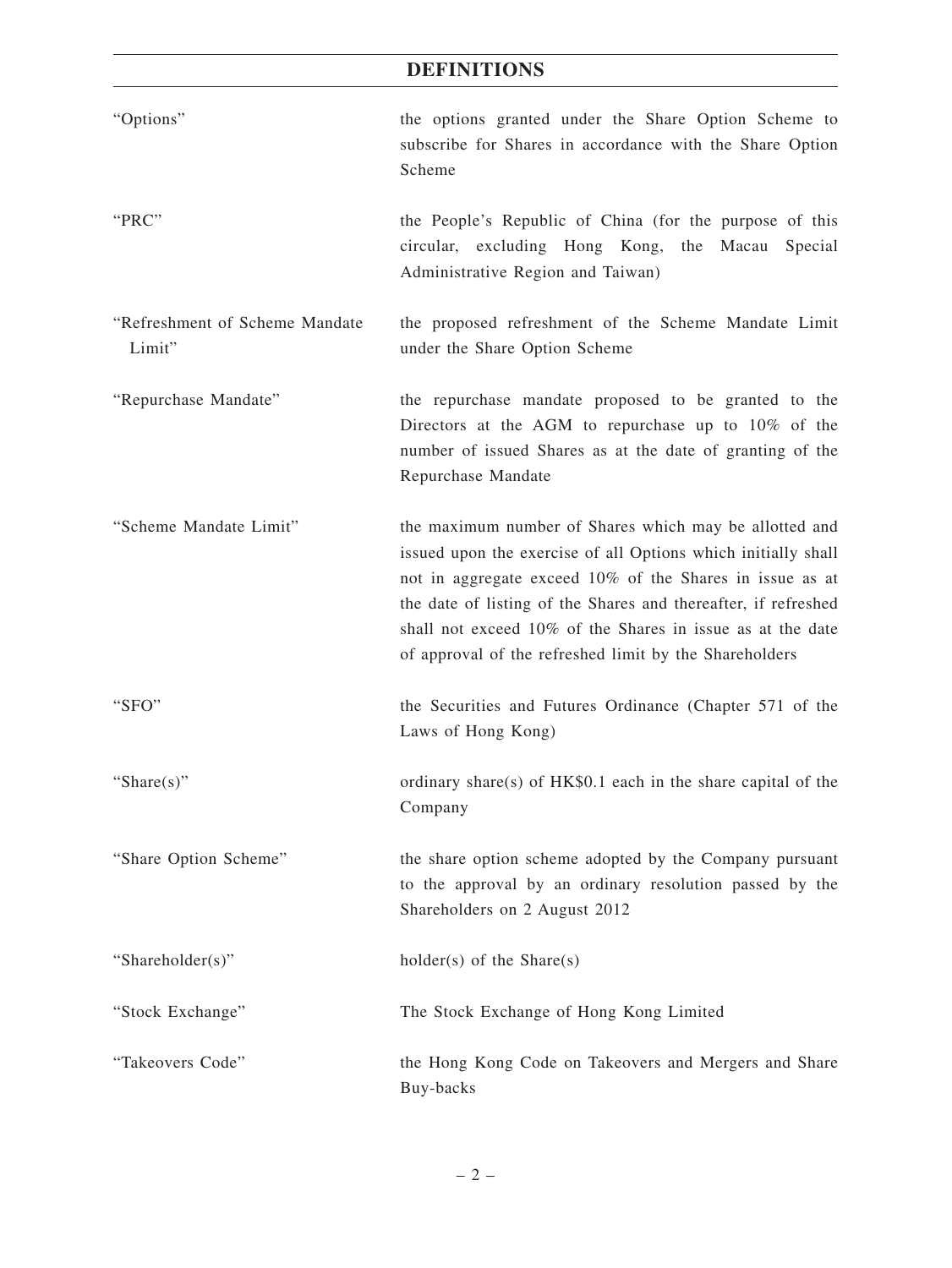# **DEFINITIONS**

"HK\$" Hong Kong dollars, the lawful currency of Hong Kong "%" per cent.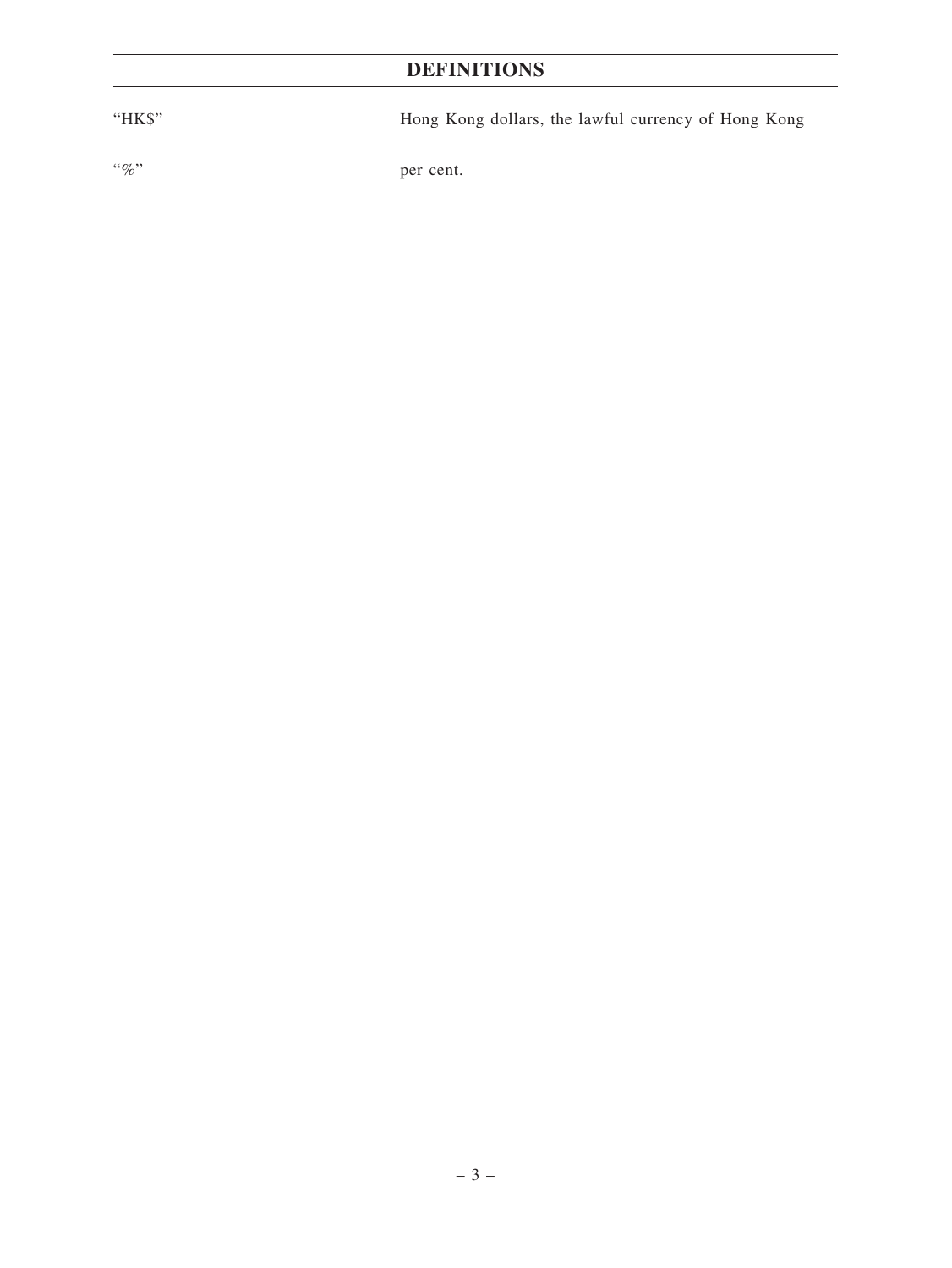

**China Information Technology Development Limited** *(Incorporated in the Cayman Islands with limited liability)*

**(Stock Code: 8178)**

*Executive Directors:* Mr. Wong King Shiu, Daniel *(Chairman and Chief Executive Officer)* Mr. Wong Kui Shing, Danny Mr. Chan Kai Leung

*Independent non-executive Directors:* Mr. Hung Hing Man Mr. Wong Hoi Kuen Dr. Chen Shengrong

*Head Office and Principal place of business in Hong Kong:* Unit 3308, 33/F., Millennium City 6, 392 Kwun Tong Road, Kwun Tong, Hong Kong

*Registered office:* Cricket Square Hutchins Drive P.O. Box 2681 Grand Cayman KY1-1111 Cayman Islands

26 May 2020

*To the Shareholders*

Dear Sir or Madam,

# **(1) PROPOSED GRANT OF GENERAL MANDATES TO ISSUE AND REPURCHASE SHARES; (2) PROPOSED RE-ELECTION OF RETIRING DIRECTORS; (3) REFRESHMENT OF SCHEME MANDATE LIMIT; AND (4) NOTICE OF ANNUAL GENERAL MEETING**

#### **INTRODUCTION**

At the forthcoming AGM, resolutions will be proposed to seek the Shareholders' approval for, among other things, (i) the granting of the General Mandate (including the extended General Mandate) and the Repurchase Mandate to the Directors; (ii) the re-election of retiring Directors; and (iii) the Refreshment of Scheme Mandate Limit.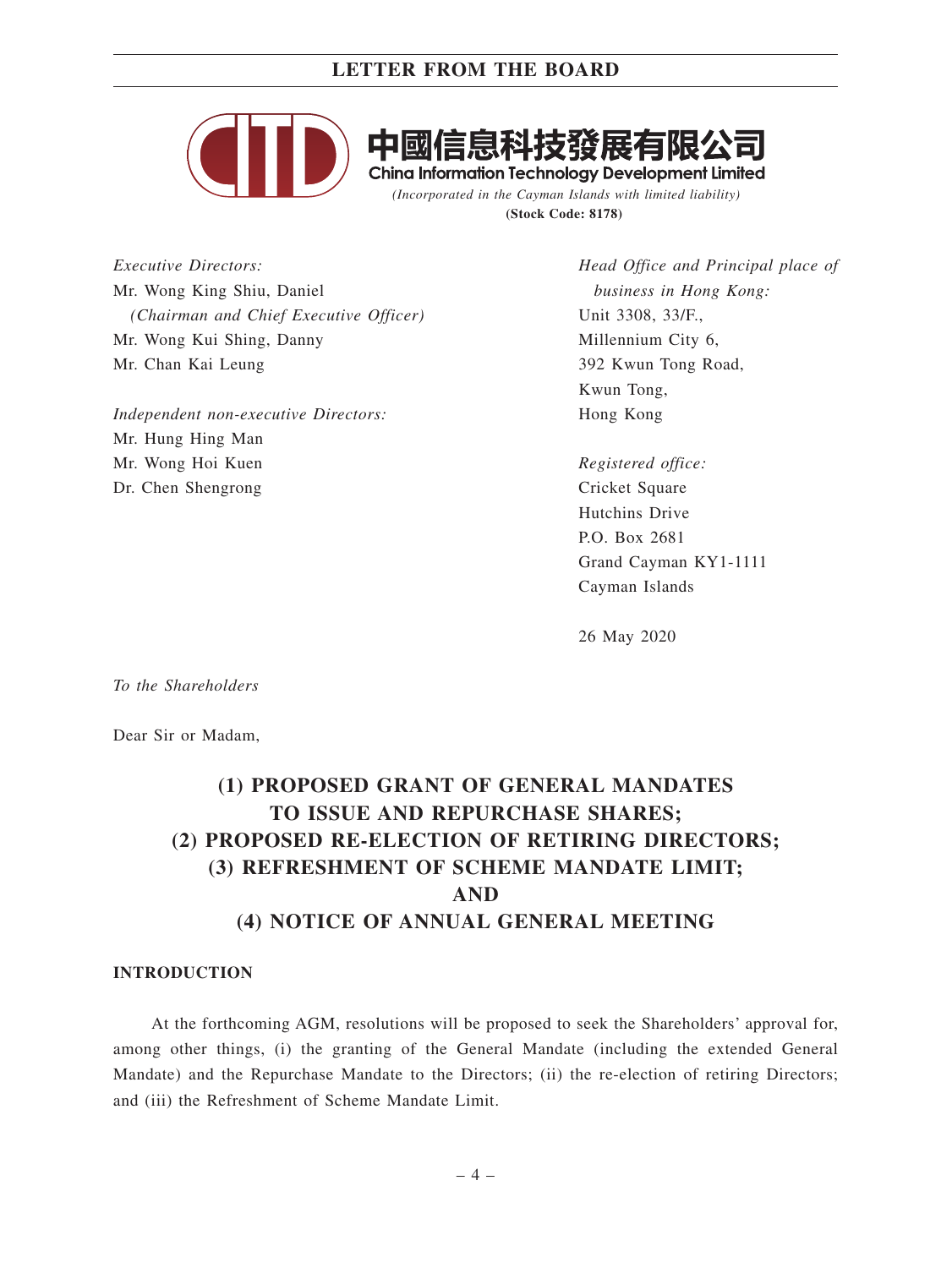The purpose of this circular is to provide you with information relating to the resolutions to be proposed at the AGM for the proposed grant of the General Mandate (including the extended General Mandate) and the Repurchase Mandate, the proposed re-election of retiring Directors and the proposed Refreshment of Scheme Mandate Limit, and the notice of the AGM.

#### **GENERAL MANDATE AND REPURCHASE MANDATE**

At the AGM, the Directors propose to seek the approval of the Shareholders to grant to the Directors the General Mandate (including the extended General Mandate) and the Repurchase Mandate.

## **General Mandate**

At the AGM, an ordinary resolution will be proposed such that the Directors be given an unconditional general mandate (i.e. the General Mandate) to allot, issue and deal with unissued Shares or underlying shares of the Company (other than by way of rights or pursuant to a share option scheme for employees of the Company or Directors and/or any of its subsidiaries or pursuant to any scrip dividend scheme or similar arrangements providing for the allotment and issue of Shares in lieu of whole or part of the dividend on Shares in accordance with the Articles) or make or grant offers, agreements, options and warrants which might require the exercise of such power, of an aggregate amount of up to 20% of the number of the issued Shares as at the date of granting of the General Mandate.

In addition, a separate ordinary resolution will further be proposed for extending the General Mandate authorising the Directors to allot, issue and deal with Shares to the extent of the Shares repurchased pursuant to the Repurchase Mandate. Details on the Repurchase Mandate are further elaborated below.

As at the Latest Practicable Date, the Company has an aggregate of 5,744,191,908 Shares in issue. Subject to the passing of the resolutions for the approval of the General Mandate and on the basis that no further Shares are issued or repurchased between the Latest Practicable Date and the date of the AGM, the Company would be allowed under the General Mandate to allot, issue and deal with a maximum of 1,148,838,381 Shares.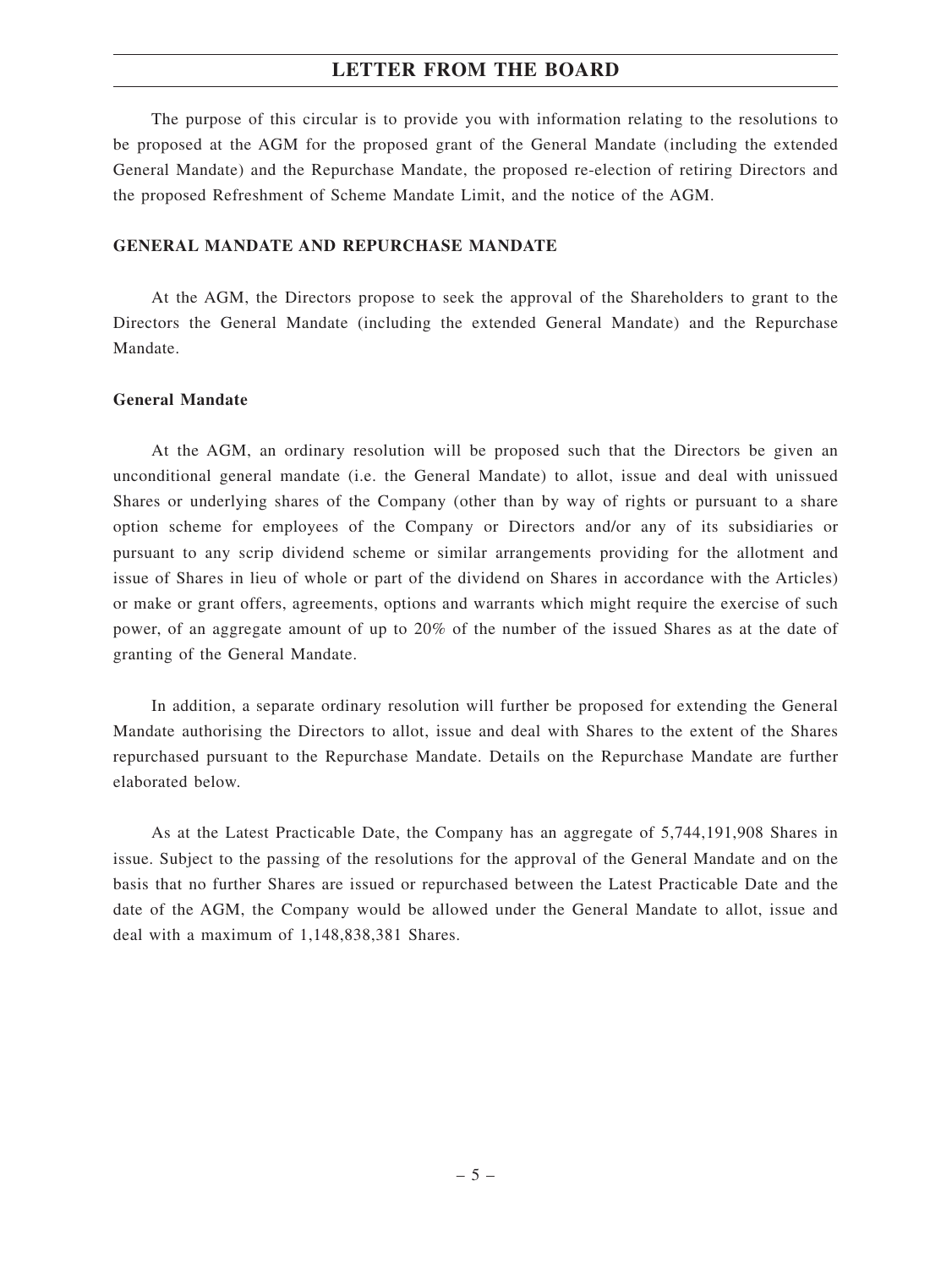#### **Repurchase Mandate**

At the AGM, an ordinary resolution will also be proposed such that the Directors be given an unconditional general mandate to repurchase Shares (i.e. the Repurchase Mandate) on the Stock Exchange of an aggregate amount of up to 10% of the number of the issued Shares as at the date of granting of the Repurchase Mandate.

Subject to the passing of the resolution for the approval of the Repurchase Mandate and on the basis that no further Shares are issued or repurchased between the Latest Practicable Date and the date of the AGM, the Company would be allowed under the Repurchase Mandate to repurchase a maximum of 574,419,190 Shares.

The General Mandate and the Repurchase Mandate would expire at the earliest of: (a) the conclusion of the next annual general meeting of the Company following the AGM; or (b) the expiration of the period within which the next annual general meeting of the Company is required by the Articles or the applicable laws of the Cayman Islands to be held; or (c) revocation or variation by an ordinary resolution of the Shareholders in a general meeting prior to the next annual general meeting of the Company.

An explanatory statement in connection with the Repurchase Mandate is set out in Appendix I to this circular. The explanatory statement contains all the requisite information required under the GEM Listing Rules to be given to the Shareholders to enable them to make an informed decision on whether to vote for or against the resolution approving the Repurchase Mandate.

#### **RE-ELECTION OF RETIRING DIRECTORS**

Pursuant to 87(1) and 87(2) of the Articles, Mr. Wong Kui Shing, Danny and Dr. Chen Shengrong will retire by rotation from office at the AGM. Being eligible, each of Mr. Wong Kui Shing, Danny and Dr. Chen Shengrong, will offer himself/herself for re-election as Director.

Brief biographical details of the retiring Directors who are proposed to be re-elected at the AGM are set out in Appendix II to this circular.

#### **REFRESHMENT OF SCHEME MANDATE LIMIT**

The Company adopted the Share Option Scheme with effect from 2 August 2012 pursuant to an ordinary resolution passed by the Shareholders on 2 August 2012. Pursuant to the Share Option Scheme, the maximum number of Shares which may be issued upon exercise of all Options to be granted under the Share Option Scheme and any other share option scheme(s) of the Company and/or its subsidiaries (if any) must not represent more than 10% of the total number of Shares in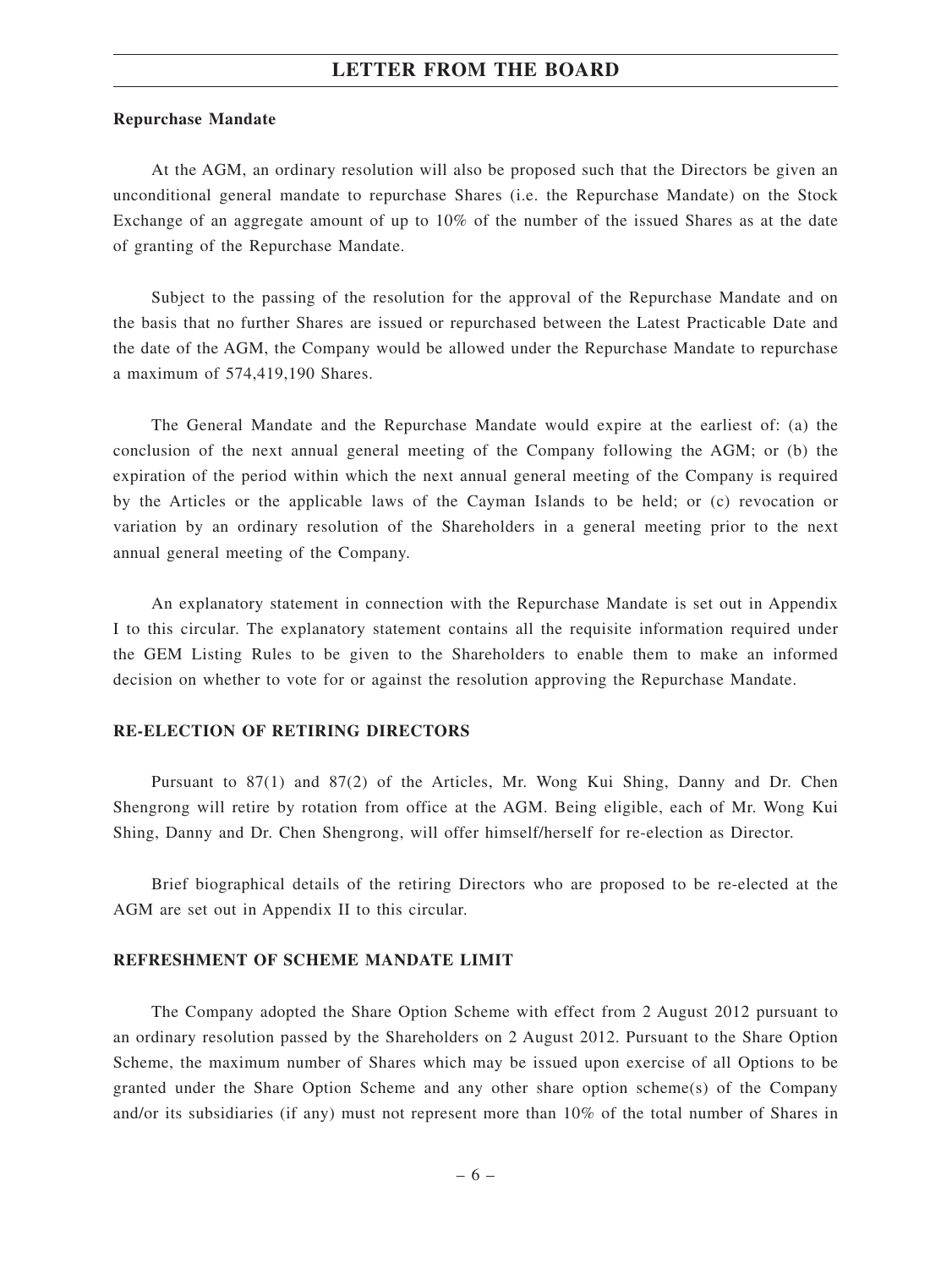issue as at the date of adoption of the Share Option Scheme, being 749,490,636 Shares of HK\$0.1 each. Save for the Share Option Scheme, as at the Latest Practicable Date, the Company does not have any other share option scheme.

The Scheme Mandate Limit may be refreshed by the Shareholders in general meeting from time to time provided that:

- (i) the Scheme Mandate Limit as refreshed shall not exceed 10% of the total number of Shares in issue as at the date of approval of the refreshment of the Scheme Mandate Limit;
- (ii) Options previously granted under the Share Option Scheme and any other share option scheme(s) of the Company and/or its subsidiaries (including those outstanding, cancelled, lapsed or exercised in accordance with the Share Option Scheme and any other share option scheme(s) of the Company and/or its subsidiaries) shall not be counted for the purpose of calculating the Scheme Mandate Limit as refreshed; and
- (iii) the total number of Shares which may be issued upon exercise of all Share Options granted and yet to be exercised under the Share Option Scheme or any other share option scheme(s) adopted by the Company and/or its subsidiaries must not exceed 30% of the Shares in issue from time to time.

At the annual general meeting of the Company on 30 June 2015, the then Scheme Mandate Limit was refreshed to 323,455,990 Shares (adjusted for the effect of share subdivision and share consolidation), being 10% of the number of Shares in issue at the date of the annual general meeting of the Company held on 30 June 2015.

On 11 April 2016, the Company granted a total of 323,448,000 Share Options under the Share Option Scheme to subscribe for an aggregate of 323,448,000 Shares of which all Share Options were lapsed on 10 April 2017.

At the annual general meeting of the Company on 30 June 2016, the then Scheme Mandate Limit was refreshed to 571,215,190 Shares (adjusted for the effect of share subdivision and share consolidation), being 10% of the number of Shares in issue at the date of the annual general meeting of the Company held on 30 June 2016.

On 11 April 2017, the Company granted to a total of 571,200,000 Share Options under Share Option Scheme to subscribe for an aggregate 571,200,000 Shares, of which 405,960,000 Share Options were cancelled and 6,504,000 Share Options were lapsed.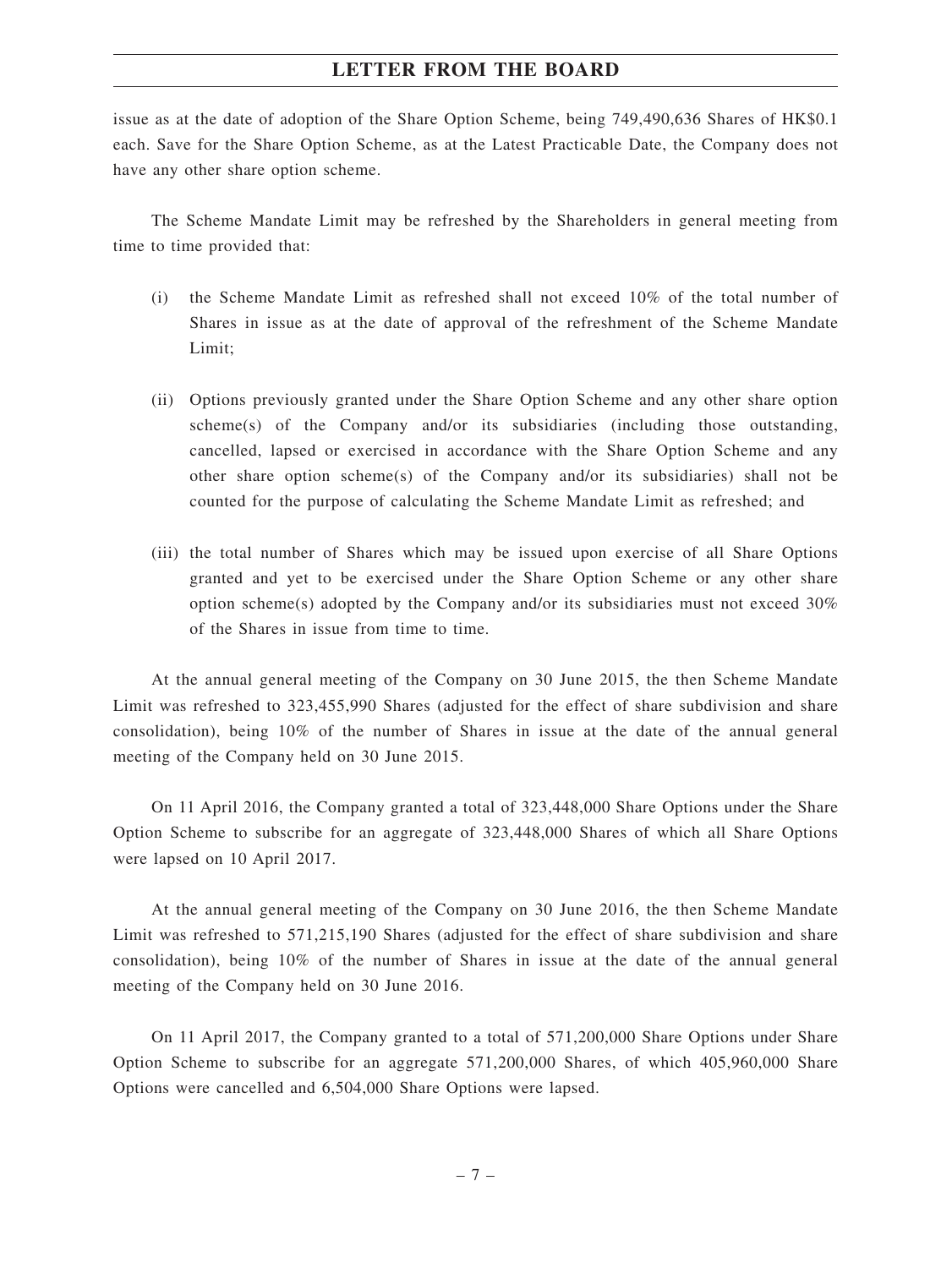At the annual general meeting of the Company held on 30 June 2017, the then Scheme Mandate Limit was further refreshed to 571,215,190 Shares (adjusted for the effect of share subdivision and share consolidation), being 10% of the number of the Shares in issue as at the date of the annual general meeting of the Company held on 30 June 2017.

On 27 September 2017, the Company granted a total of 571,200,000 Share Options under Share Option Scheme to subscribe for an aggregate of 571,200,000 Shares, of which 58,488,000 Share Options were lapsed.

At the annual general meeting of the Company held on 28 June 2018, the then Scheme Mandate Limited was further refreshed to 571,215,190 Shares (adjusted for the effect of share subdivision and share consolidation), being 10% of the number of the Shares in issue as at the date of the annual general meeting of the Company held on 28 June 2018.

On 21 June 2019, the Company granted a total of 217,056,000 Share Options under Share Option Scheme to subscribe for an aggregate of 217,056,000 Shares, of which 10,008,000 Share Options were lapsed and 10,008,000 Share Options were exercised.

On 6 April 2020, the Company has granted a total of 42,192,000 Share Options under Share Option Scheme to subscribe for an aggregate of 42,192,000 Shares, of which 22,032,000 Share Options were exercised.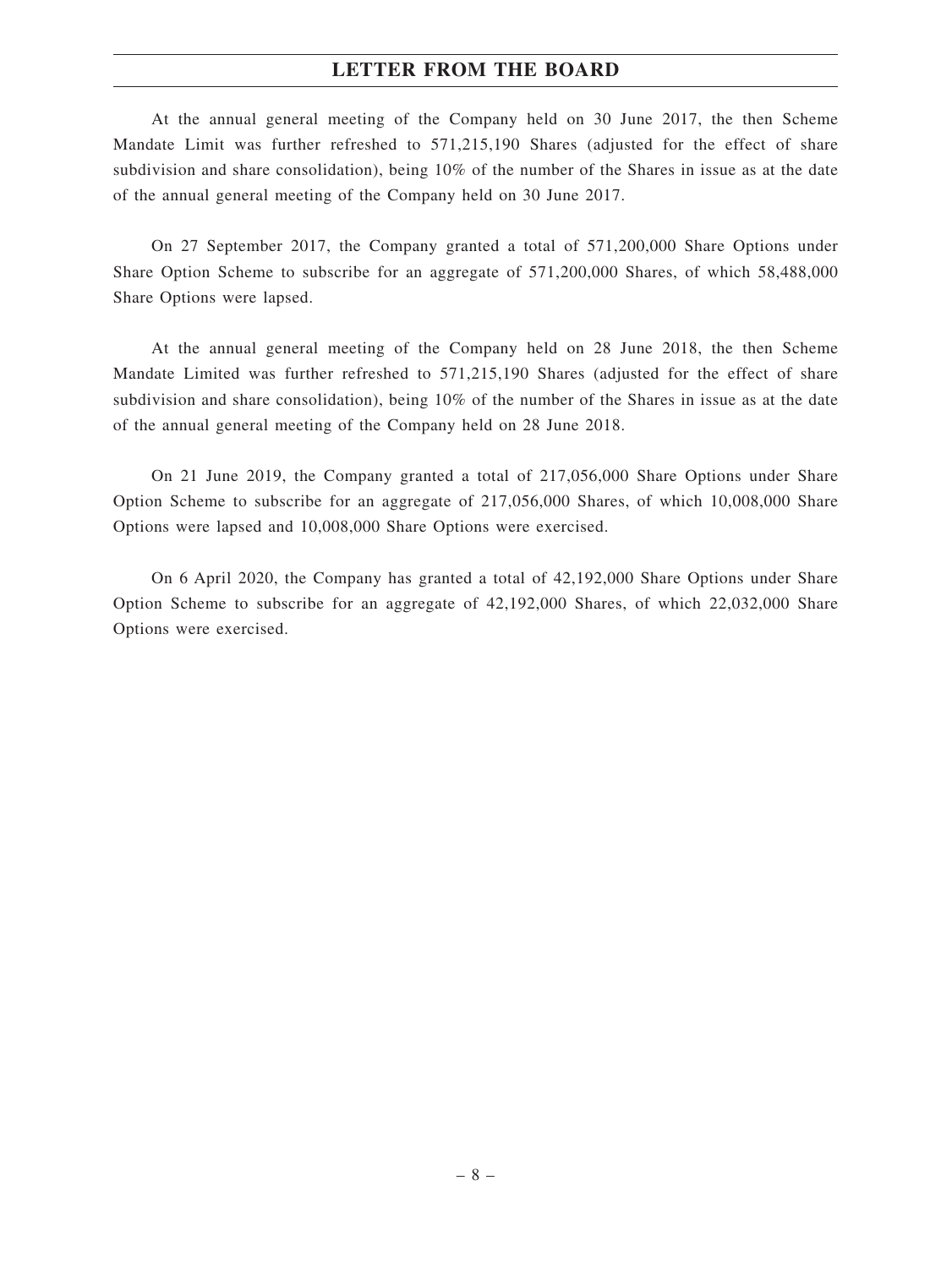|                                                            |                                                    |                                                                     | <b>TTER FROM THE BOARD</b>                                                                             |                                                                                     |                                                                                                        |                                                |                                          |  |
|------------------------------------------------------------|----------------------------------------------------|---------------------------------------------------------------------|--------------------------------------------------------------------------------------------------------|-------------------------------------------------------------------------------------|--------------------------------------------------------------------------------------------------------|------------------------------------------------|------------------------------------------|--|
| Outstanding                                                |                                                    |                                                                     |                                                                                                        | I                                                                                   |                                                                                                        |                                                |                                          |  |
| Exercised                                                  |                                                    |                                                                     |                                                                                                        |                                                                                     |                                                                                                        |                                                |                                          |  |
| Cancelled                                                  |                                                    | $\overline{\phantom{a}}$                                            |                                                                                                        |                                                                                     |                                                                                                        |                                                |                                          |  |
| Lapsed                                                     | (936,000)                                          | (32, 328, 000)                                                      | (32, 328, 000)                                                                                         | (32, 328, 000)                                                                      | (2,016,000)                                                                                            | (2,016,000)                                    | (2,016,000)<br>(2,016,000)               |  |
| Date of<br>Grant                                           | 11/4/2016                                          | 11/4/2016                                                           | 11/4/2016                                                                                              | 11/4/2016                                                                           | 11/4/2016                                                                                              | 11/4/2016                                      | 11/4/2016<br>11/4/2016                   |  |
| Exercise<br>price<br>$(HK\$                                | 0.185                                              | 0.185                                                               | 0.185                                                                                                  | 0.185                                                                               | 0.185                                                                                                  | 0.185                                          | 0.185<br>0.185                           |  |
| Options<br>No of<br>Granted                                | 936,000                                            | 32,328,000                                                          | 32,328,000                                                                                             | 32,328,000                                                                          | 2,016,000                                                                                              | 2,016,000                                      | 2,016,000<br>2,016,000                   |  |
| Title                                                      | Shareholder<br>Executive Director &<br>Substantial | (Currently a consultant of<br>Former Executive Director<br>Company) | (Currently a consultant of $% \left\vert \cdot \right\rangle$<br>Former Executive Director<br>Company) | (Currently a consultant of $% \mathcal{N}$<br>Former Executive Director<br>Company) | Development department)<br>(Currently a Vice<br>President of the Business<br>Former Executive Director | Independent non-executive<br>Director ("INED") | Former INED<br>INED                      |  |
| Name                                                       | WONG Kui Shing, Danny<br><b>Directors</b>          | TSE Chi Wai                                                         | Takashi TOGO                                                                                           | WONG Chi Yung                                                                       | WU Jingjing                                                                                            | CHEN Shengrong                                 | MAY Tai Keung, Nicholas<br>HUNG Hing Man |  |
| scheme mandate<br>Batch of the<br>limit (Note)<br>approved | ⋖                                                  | ⋖                                                                   | ⋖                                                                                                      | ⋖                                                                                   | ⋖                                                                                                      | ⋖                                              | ≺<br>⋖                                   |  |

Details for each grant of Options since adoption of Share Option Scheme are as follows:-Details for each grant of Options since adoption of Share Option Scheme are as follows:-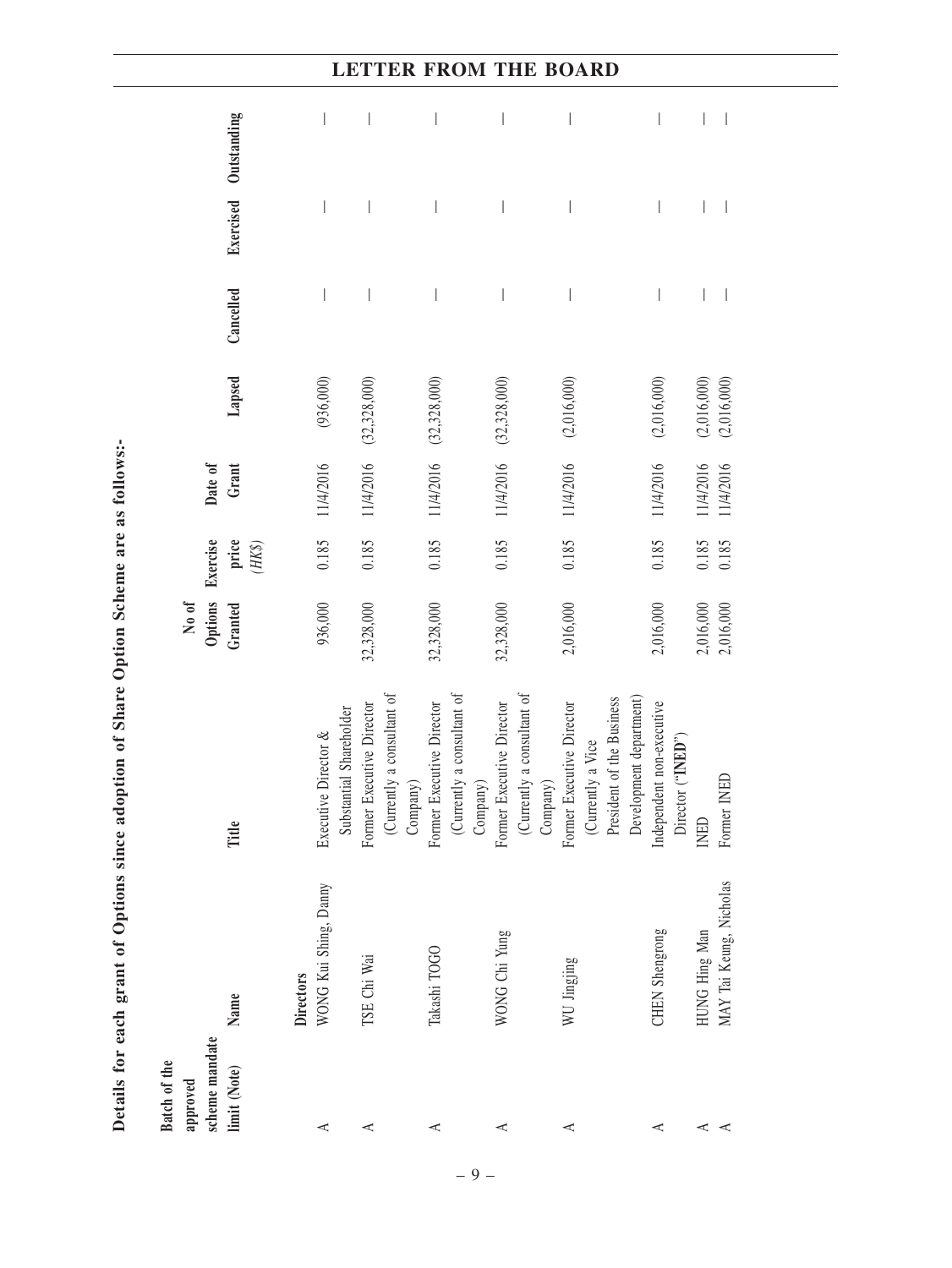| Exercised Outstanding                                      | 5,688,000<br>57,000,000                                                       | 57,000,000                                                          | 2,016,000                                                  | 33,000,000                                                                                                                      | 2,016,000      | 2,016,000                                | 57,000,000             | 5,016,000          | 2,016,000<br>222,768,000 |
|------------------------------------------------------------|-------------------------------------------------------------------------------|---------------------------------------------------------------------|------------------------------------------------------------|---------------------------------------------------------------------------------------------------------------------------------|----------------|------------------------------------------|------------------------|--------------------|--------------------------|
|                                                            |                                                                               |                                                                     | $\overline{\phantom{a}}$                                   |                                                                                                                                 |                |                                          |                        |                    |                          |
| Cancelled                                                  |                                                                               |                                                                     |                                                            |                                                                                                                                 |                |                                          |                        |                    |                          |
| Lapsed                                                     |                                                                               |                                                                     |                                                            |                                                                                                                                 |                | (2,016,000)                              |                        |                    | (108,000,000)            |
| Date of<br>Grant                                           | 11/4/2017<br>11/4/2017                                                        | 11/4/2017                                                           | 11/4/2017                                                  | 11/4/2017                                                                                                                       | 11/4/2017      | 11/4/2017<br>11/4/2017                   | 27/9/2017              | 27/9/2017          | 27/9/2017                |
| Exercise<br>price<br>$(HK\$                                | 0.154<br>0.154                                                                | 0.154                                                               | 0.154                                                      | 0.154                                                                                                                           | 0.154          | 0.154<br>0.154                           | 0.130                  | 0.130              | 0.130                    |
| Options<br>No of<br>Granted                                | 5,688,000<br>57,000,000                                                       | 57,000,000                                                          | 2,016,000                                                  | 33,000,000                                                                                                                      | 2,016,000      | 2,016,000<br>2,016,000                   | 57,000,000             | 5,016,000          | 2,016,000<br>330,768,000 |
| Title                                                      | (Currently a consultant of<br>Former Executive Director<br>Executive Director | (Currently a consultant of<br>Former Executive Director<br>Company) | Former Executive Director<br>(Currently a Vice<br>Company) | Development department)<br>President of the Business<br>consultant of Company)<br>Director (Currently a<br>Former Non-Executive | <b>INED</b>    | Former INED<br><b>INED</b>               | Executive Director     | Executive Director | Subtotal:<br><b>INED</b> |
| Name                                                       | WONG Kui Shing, Danny<br>TSE Chi Wai                                          | Takashi TOGO                                                        | WU Jingjing                                                | WONG Chi Yung                                                                                                                   | CHEN Shengrong | MAY Tai Keung, Nicholas<br>HUNG Hing Man | WONG King Shiu, Daniel | CHAN Kai Leung     | WONG Hoi Kuen            |
| scheme mandate<br>Batch of the<br>limit (Note)<br>approved | $\mathbf{r}$<br>≏                                                             | $\mathbf{m}$                                                        | $\approx$                                                  | $\mathbf{\Omega}$                                                                                                               |                | ≃                                        | ల                      |                    |                          |

– 10 –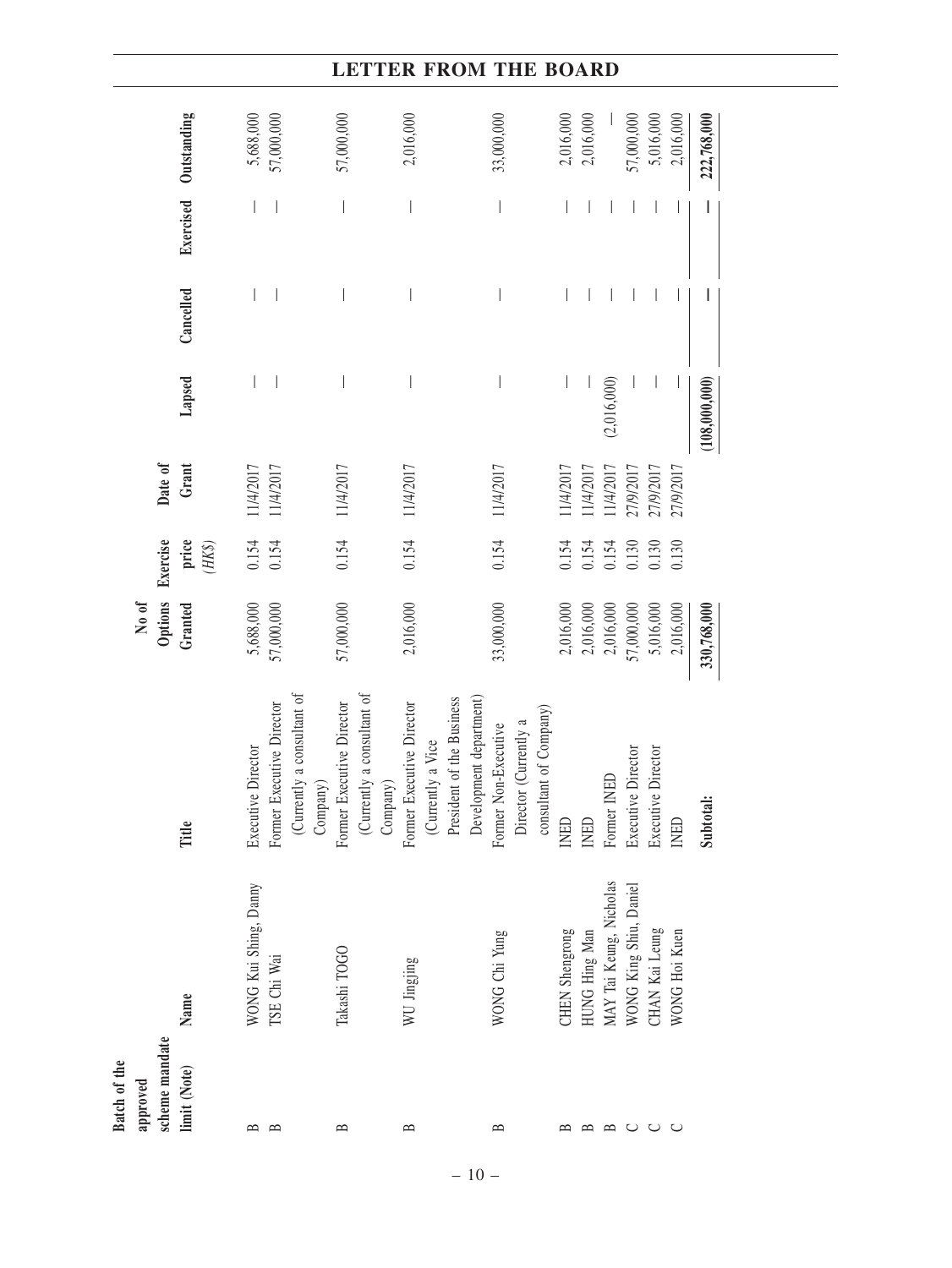| Batch of the   |                                  |                                      |             |                 |           |               |               |             |             |
|----------------|----------------------------------|--------------------------------------|-------------|-----------------|-----------|---------------|---------------|-------------|-------------|
| approved       |                                  |                                      | No of       |                 |           |               |               |             |             |
| scheme mandate |                                  |                                      | Options     | Exercise        | Date of   |               |               |             |             |
| limit (Note)   | Name                             | Title                                | Granted     | price<br>$(HK\$ | Grant     | Lapsed        | Cancelled     | Exercised   | Outstanding |
|                | Employees                        |                                      |             |                 |           |               |               |             |             |
| ⋖              |                                  |                                      | 99,000,000  | 0.185           | 11/4/2016 | (99,000,000)  |               |             |             |
| $\mathbf{r}$   |                                  |                                      | 237,456,000 | 0.154           | 11/4/2017 | (4,488,000)   | (232,968,000) |             |             |
| $\cup$         |                                  |                                      | 336,168,000 | 0.130           | 27/9/2017 | (1,488,000)   |               |             | 334,680,000 |
| $\Box$         |                                  |                                      | 60,048,000  | 0.100           | 21/6/2019 | (10,008,000)  |               |             | 50,040,000  |
| $\Box$         |                                  |                                      | 22,176,000  | 0.100           | 6/4/2020  |               |               | (2,016,000) | 20,160,000  |
|                |                                  | Subtotal:                            | 754,848,000 |                 |           | (114,984,000) | (232,968,000) | (2,016,000) | 404,880,000 |
|                | Consultants                      |                                      |             |                 |           |               |               |             |             |
| ⋖              | LAM Wai Hung                     | <b>Business Consultant</b>           | 30,000,000  | 0.185           | 11/4/2016 | (30,000,000)  |               |             |             |
| ⋖              | LI Hi Choi                       | Consultant - Marketing               | 30,000,000  | 0.185           | 11/4/2016 | (30,000,000)  |               |             |             |
| ⋖              | WONG Ka Ching                    | Consultant - Corporate               | 30,000,000  | 0.185           | 11/4/2016 | (30,000,000)  |               |             |             |
|                |                                  | Finance Advisory                     |             |                 |           |               |               |             |             |
| ⋖              | Tam Tsz Yeung, Alan              | Consultant - Software                | 28,464,000  | 0.185           | 11/4/2016 | (28,464,000)  |               |             |             |
|                |                                  | Development                          |             |                 |           |               |               |             |             |
| ≃              | Star Rich Consultants Limited    | <b>Business Consultant</b>           | 52,992,000  | 0.154           | 11/4/2017 |               | (52,992,000)  |             |             |
| $\mathbf{r}$   | LAM Wai Hung                     | <b>Business Consultant</b>           | 30,000,000  | 0.154           | 11/4/2017 |               | (30,000,000)  |             |             |
| ≏              | LI Hi Choi                       | Consultant - Marketing               | 30,000,000  | 0.154           | 11/4/2017 |               | (30,000,000)  |             |             |
| $\mathbf{p}$   | WONG Ka Ching                    | Consultant - Corporate               | 30,000,000  | 0.154           | 11/4/2017 |               | (30,000,000)  |             |             |
|                |                                  | Finance Advisory                     |             |                 |           |               |               |             |             |
| $\approx$      | TAM Tsz Yeung, Alan              | Consultant - Software<br>Development | 30,000,000  | 0.154           | 11/4/2017 |               | (30,000,000)  |             |             |
| $\cup$         | Gain Rich Consultants<br>Limited | <b>Business Consultant</b>           | 57,000,000  | 0.130           | 27/9/2017 |               |               |             | 57,000,000  |
| $\cup$         | CHOI Kam Yan Simon               | Consultant — Investment              | 57,000,000  | 0.130           | 27/9/2017 |               |               |             | 57,000,000  |
|                |                                  |                                      |             |                 |           |               |               |             |             |

– 11 –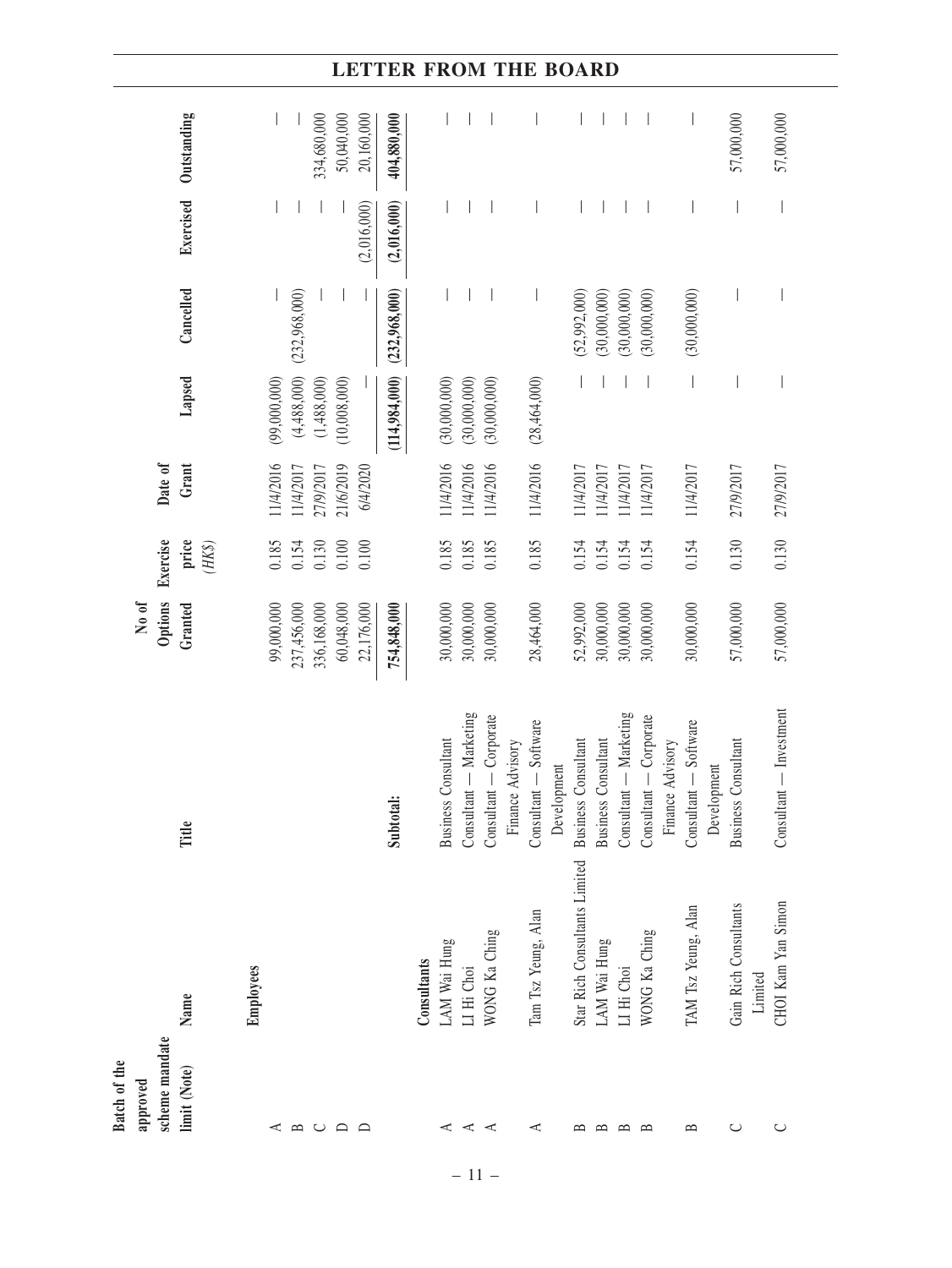|                                            | Exercised Outstanding      | $\bigg $                                 |                             | 30,000,000                  | 30,000,000                  | 30,000,000                  | 30,000,000                 | 27,000,000                 |                                          | 261,000,000                     | 888,648,000     |
|--------------------------------------------|----------------------------|------------------------------------------|-----------------------------|-----------------------------|-----------------------------|-----------------------------|----------------------------|----------------------------|------------------------------------------|---------------------------------|-----------------|
|                                            |                            | $\bigg $                                 | (10,008,000)                |                             |                             |                             | $\overline{\phantom{a}}$   |                            | (20, 016, 000)                           | (30, 024, 000)                  | (32,040,000)    |
|                                            | Cancelled                  | $\bigg $                                 | $\bigg  \hspace{0.1 cm}$    |                             |                             | I                           | $\overline{\phantom{a}}$   | $\bigg $                   | $\begin{array}{c} \end{array}$           |                                 | (405,960,000)   |
|                                            | Lapsed                     | 27/9/2017 (57,000,000)                   | $\overline{\phantom{a}}$    |                             |                             |                             | $\overline{\phantom{a}}$   | $\bigg $                   | I                                        | $(175,464,000)$ $(172,992,000)$ | (398, 448, 000) |
| Date of                                    | Grant                      |                                          | 21/6/2019                   | 21/6/2019                   | 21/6/2019                   | 21/6/2019                   | 21/6/2019                  | 21/6/2019                  | 6/4/2020                                 |                                 |                 |
|                                            | price<br>$(HK\mathcal{S})$ | 0.130                                    | $0.100$                     | 0.100                       | 0.100                       | 0.100                       | 0.100                      | 0.100                      | 0.100                                    |                                 |                 |
| Options Exercise<br>No of                  | Granted                    | 57,000,000                               | 10,008,000                  | 30,000,000                  | 30,000,000                  | 30,000,000                  | 30,000,000                 | 27,000,000                 | 20,016,000                               | 639,480,000                     | 1,725,096,000   |
|                                            | Title                      | Consultant - Big Data<br><b>Business</b> | Business Consultant (Japan) | Business Consultant (Japan) | Business Consultant (Japan) | Business Consultant (Japan) | Marketing — Consultant     | <b>Business Consultant</b> | Consultant $-\mathbf{AI}$<br>Development | Subtotal:                       | TOTAL:          |
|                                            | Name                       | CHENG Shing Tak                          | AM Shu Chung                | CHAN Wing Chang             | .EUNG Po Ting, Doris        | CHAN King Wai               | Strategist Digital Limited | AM Wai Hung                | <b>IUANG</b> Guozhen                     |                                 |                 |
| scheme mandate<br>Batch of the<br>approved | limit (Note)               |                                          |                             |                             |                             |                             |                            |                            |                                          |                                 |                 |

*Notes:*

– 12 –

A: The Options were granted under Scheme Mandate Limit refreshed on 30 June 2015. B: The Options were granted under Scheme Mandate Limit refreshed on 30 June 2016. A: The Options were granted under Scheme Mandate Limit refreshed on 30 June 2015. B: The Options were granted under Scheme Mandate Limit refreshed on 30 June 2016.

C: The Options were granted under Scheme Mandate Limit refreshed on 30 June 2017. C: The Options were granted under Scheme Mandate Limit refreshed on 30 June 2017.

D: The Options were granted under Scheme Mandate Limit refreshed on 28 June 2018. D: The Options were granted under Scheme Mandate Limit refreshed on 28 June 2018.

# **LETTER FROM THE BOARD**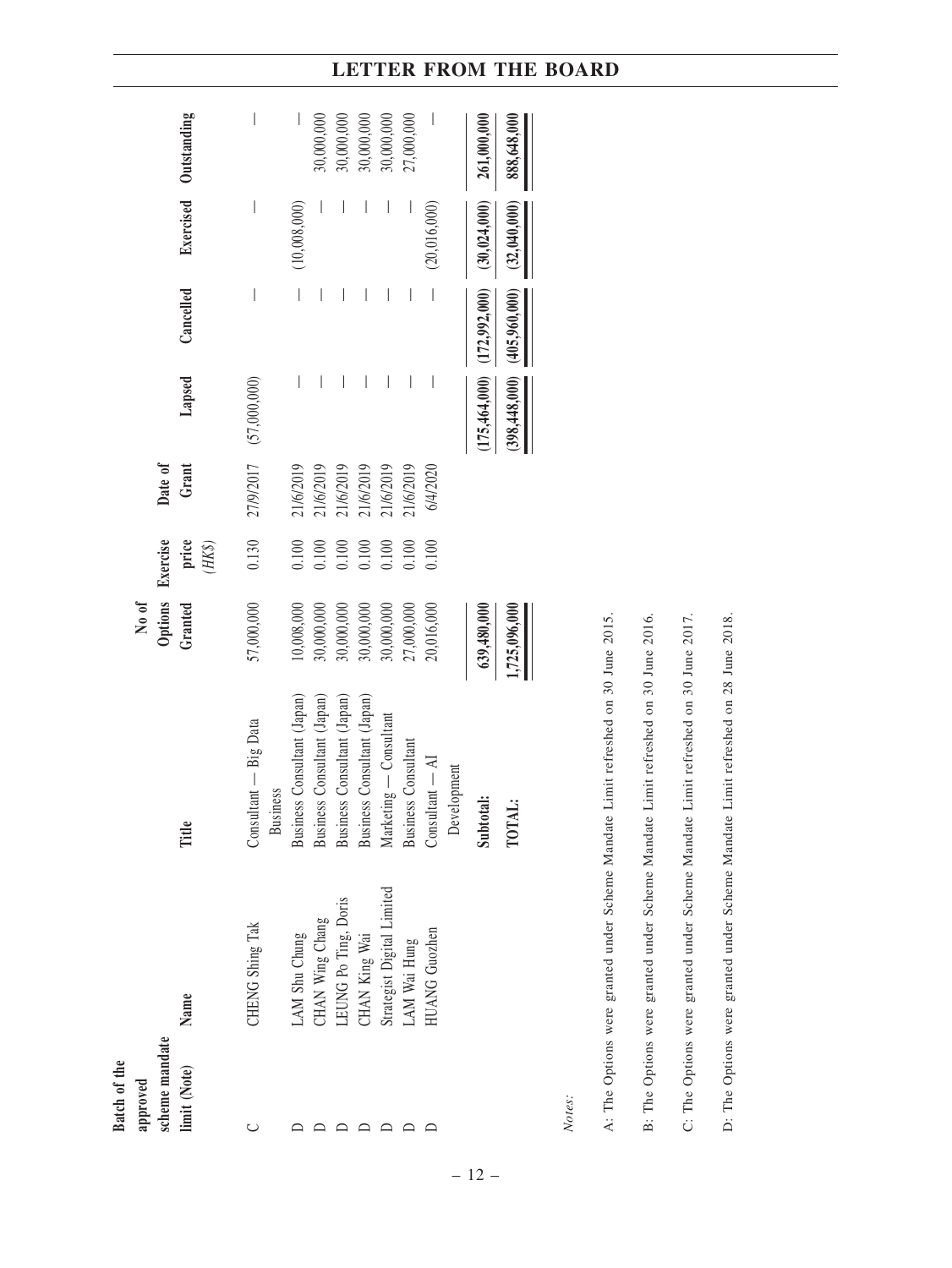The Board of Directors, especially the executive Directors of the Company are responsible for overseeing the operation of the Company as well as providing leadership for the Company to put forward the business strategy and work towards the business goals of the Company. Meanwhile, the independent non-executive Directors provide independent opinions to Board as appropriate.

The employees of the Company are responsible for the daily operations of Company's business in various aspects, including but not limited to financial, compliance, human resources, public relationships of the Company. Some of the employees are responsible for different projects and businesses of the Company, including but not limited to projects in PRC and Japan.

The consultants are engaged for provision of advice in various operations for the Company, including marketing, webcast business in Japan, Artificial Intelligence ("**AI**") and other IT developments etc. Some of them shall introduce potential investors and projects to the Company. As the IT and AI market trends are ever-changing, the consultants shall provide us the updated advice and bring potential projects for the benefits of sustainable development of the Company.

Options are granted to them as they are engaged with only options as service fees. Some of the Options to them were granted at premium of the closing prices of Shares on the respective date of grant, the Company believes that this provides motivations for the consultants to create value for the Company without affecting the operating cost of the Company. The number of Options granted to each consultant is determined with reference to the market and the potential benefits and/or income they may bring to the Company with the projects they involved.

Among the above grantees, 8 Directors, 7 employees and 4 consultants are overlapped in certain grants. Nevertheless, some of their Options granted have either been lapsed or cancelled as shown in the above list. Save as disclosed above, to the best of the Directors' knowledge, information and belief, none of the other grantees are overlapped or connected/related to each other.

As at the Latest Practicable Date, there were 888,648,000 Share Options outstanding which represents approximately 15.47% of the total number of Shares in issue. Save as disclosed above, none of the outstanding Share Options were exercised or cancelled or lapsed as at the Latest Practicable Date.

On the basis of 5,744,191,908 Shares in issue as at the Latest Practicable Date, and assuming there is no further issue or repurchase of Shares prior to the AGM; and the Refreshment of Scheme Mandate Limit is approved by the Shareholders at the AGM; and taking into account the outstanding 888,648,000 Share Options granted under the Share Option Scheme to subscribe for up to a total of 888,648,000 Shares (the "**Outstanding Options**"), the Company may grant Share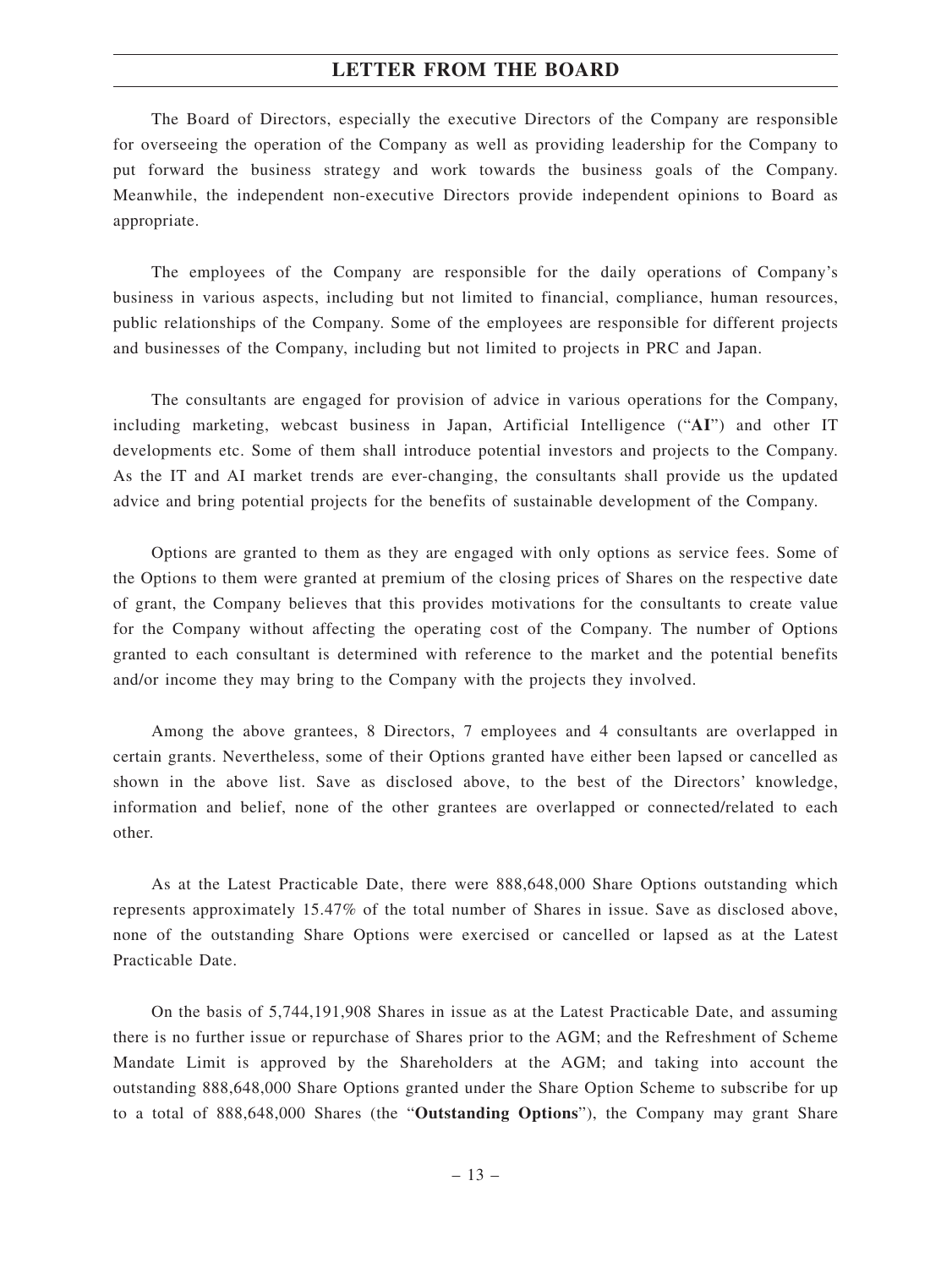Options under the Share Option Scheme and any other share option scheme of the Company (if any) to eligible participants conferring on them right to subscribe for not exceeding 574,419,190 Shares which, when aggregated with 888,648,000 outstanding Share Options (amounting to 1,463,067,190 Shares which represents approximately 25.47% of the total number of Shares in issue as at the Latest Practicable Date), is within the said limit of 30% of the total number of Shares in issue from time to time as required under the Share Option Scheme.

As at the Latest Practicable Date, the maximum number of Share Options available to be granted under the existing Scheme Mandate Limit is 311,967,190 Share Options. Meanwhile, the Company has no current plan to grant further Options under the refreshed Scheme Mandate Limit. Should the Company grant any further Options to non-employees, including consultants, the Company shall disclose the identity of the non-employees and the reasons for such grant in future announcements. The Directors consider that the Refreshment of Scheme Mandate Limit is in the interests of the Group and the Shareholders as a whole because it enables the Company to reward appropriately and motivate the eligible participants under the Share Option Scheme with greater flexibility.

The Refreshment of Scheme Mandate Limit is conditional upon:

- (i) the passing of an ordinary resolution to approve the Refreshment of Scheme Mandate Limit at the AGM; and
- (ii) the Listing Committee of the Stock Exchange granting the listing of, and permission to deal in, the Shares (representing a maximum of 10% of the number of issued Shares as at the date of passing the resolution of Refreshment of Scheme Mandate Limit at the AGM) which may fall to be issued upon the exercise of the Options to be granted under the Share Option Scheme and any other share option schemes of the Company.

Application will be made to the Stock Exchange for the listing of, and permission to deal in the Shares, representing 10% of the number of issued Shares at the AGM, which may fall to be issued upon the exercise of the Options that may be granted under the refreshed Scheme Mandate Limit.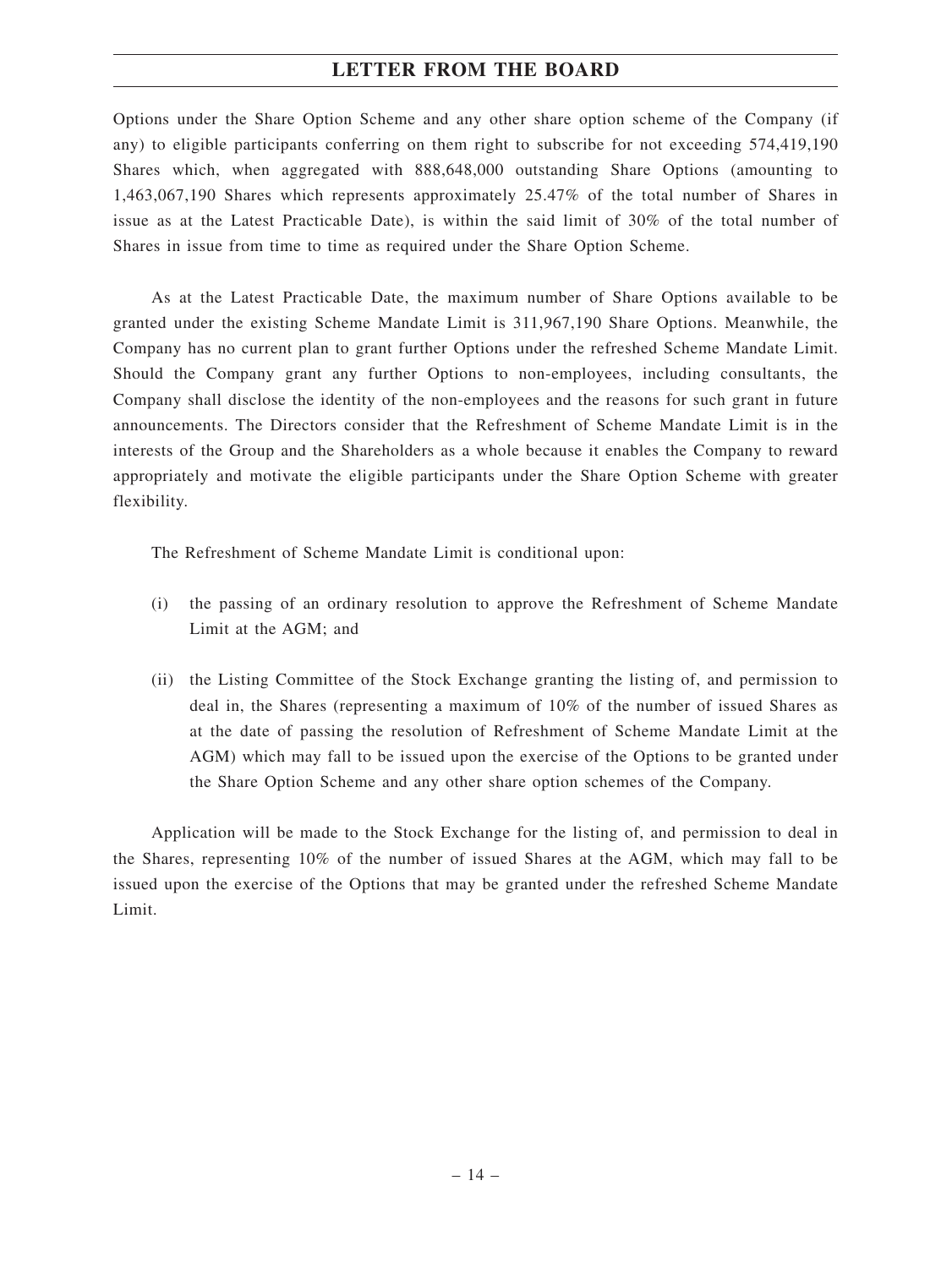#### **AGM**

#### **Procedures for demanding a poll**

According to Article 66 of the Articles, a resolution put to the vote of a meeting shall be decided on a show of hands unless (before or on the declaration of the result of the show of hands or on the withdrawal of any other demand for a poll) a poll is demanded:

- (a) by the chairman of such meeting; or
- (b) by at least three Shareholders present in person or in the case of a Shareholder being a corporation by its duly authorized representative or by proxy for the time being entitled to vote at the meeting; or
- (c) by a Shareholder or Shareholders present in person or in the case of a Shareholder being a corporation by its duly authorized representative or by proxy and representing not less than one-tenth of the total voting rights of all Shareholders having the right to vote at the meeting; or
- (d) by a Shareholder or Shareholders present in person or in the case of a Shareholder being a corporation by its duly authorized representative or by proxy and holding Shares conferring a right to vote at the meeting being Shares on which an aggregate sum has been paid up equal to not less than one-tenth of the total sum paid up on all Shares conferring that right; or
- (e) by any Director or Directors who, individually or collectively, hold proxies in respect of shares representing five per cent (5%) or more of the total voting rights at such meeting.

Pursuant to GEM Listing Rules, all votes of the Shareholders at the general meetings must be taken by poll. The chairman of the meeting will therefore demand a poll for every resolution put to the vote of the AGM pursuant to Article 66 of the Articles.

#### **AGM and proxy arrangement**

A notice convening the AGM to be held at Unit 3308, 33/F., Millennium City 6, 392 Kwun Tong Road, Kwun Tong, Hong Kong on Friday, 26 June 2020 at 11:00 a.m. is set out on pages 26 to 31 of this circular. Ordinary resolutions will be proposed at the AGM to approve, among other things, the proposed grant of the General Mandate (including the extended General Mandate) and the Repurchase Mandate, the proposed re-election of retiring Directors and the proposed Refreshment of Scheme Mandate Limit.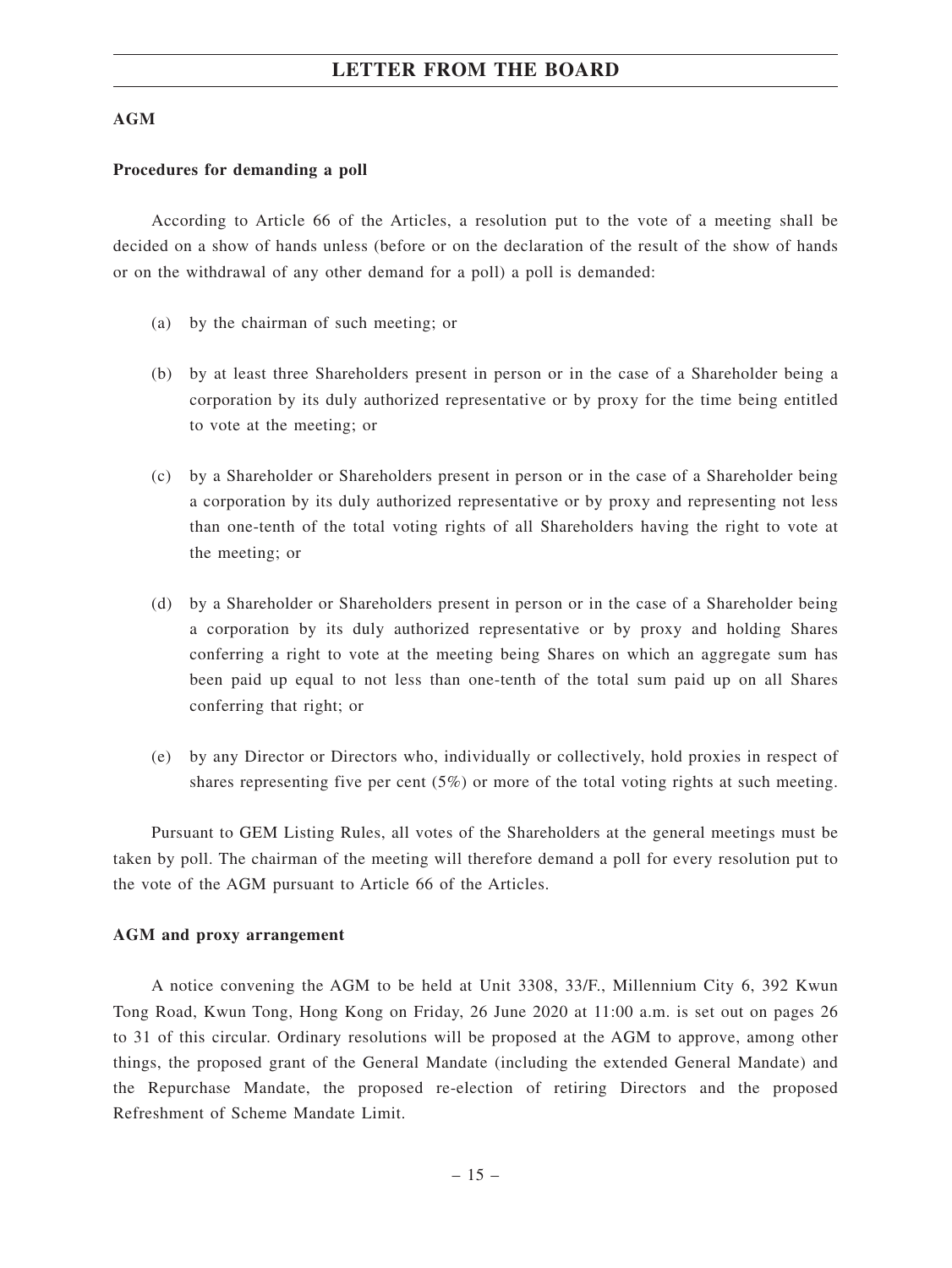No Shareholder is required to abstain from voting at the AGM.

A form of proxy for use at the AGM is enclosed with this circular and such form of proxy is also published at the websites of GEM at www.hkgem.com and the Company at www.citd.com.hk. Whether or not you are able to attend the AGM, you are requested to complete the accompanying form of proxy in accordance with the instructions printed thereon and deposit the same at the Company's Hong Kong branch share registrar, Computershare Hong Kong Investor Services Limited, at Shops 1712-1716, 17th Floor, Hopewell Centre, 183 Queen's Road East, Wanchai, Hong Kong as soon as possible and in any event by no less than 48 hours before the time appointed for the holding of the Annual General Meeting or any adjournment thereof. Completion and return of the form of proxy will not preclude you from attending and voting in person at the AGM or any adjournment thereof should you so wish.

For determining the entitlement of the Shareholders to attend and vote at the AGM, the register of members of the Company will be closed from Monday, 22 June 2020 to Friday, 26 June 2020 (both days inclusive) during which period no transfer Shares will be effected. In order to be entitled to attend and vote at the AGM, all completed share transfer documents, accompanied by the relevant share certificates, must be lodged with the Company's share registrar and transfer office, Computershare Hong Kong Investor Services Limited at the address mentioned above for registration no later than 4:30 p.m. on Friday, 19 June 2020.

All the resolutions proposed to be approved at the AGM will be taken by poll and an announcement will be made by the Company after the AGM on the results of the AGM.

#### **RESPONSIBILITY STATEMENT**

This circular, for which the Directors collectively and individually accept full responsibility, includes particulars given in compliance with the GEM Listing Rules for the purpose of giving information with regard to the Company. The Directors, having made all reasonable enquiries, confirm that to the best of their knowledge and belief the information contained in this circular is accurate and complete in all material respects and not misleading or deceptive, and there are no other matters the omission of which would make any statement herein or this circular misleading.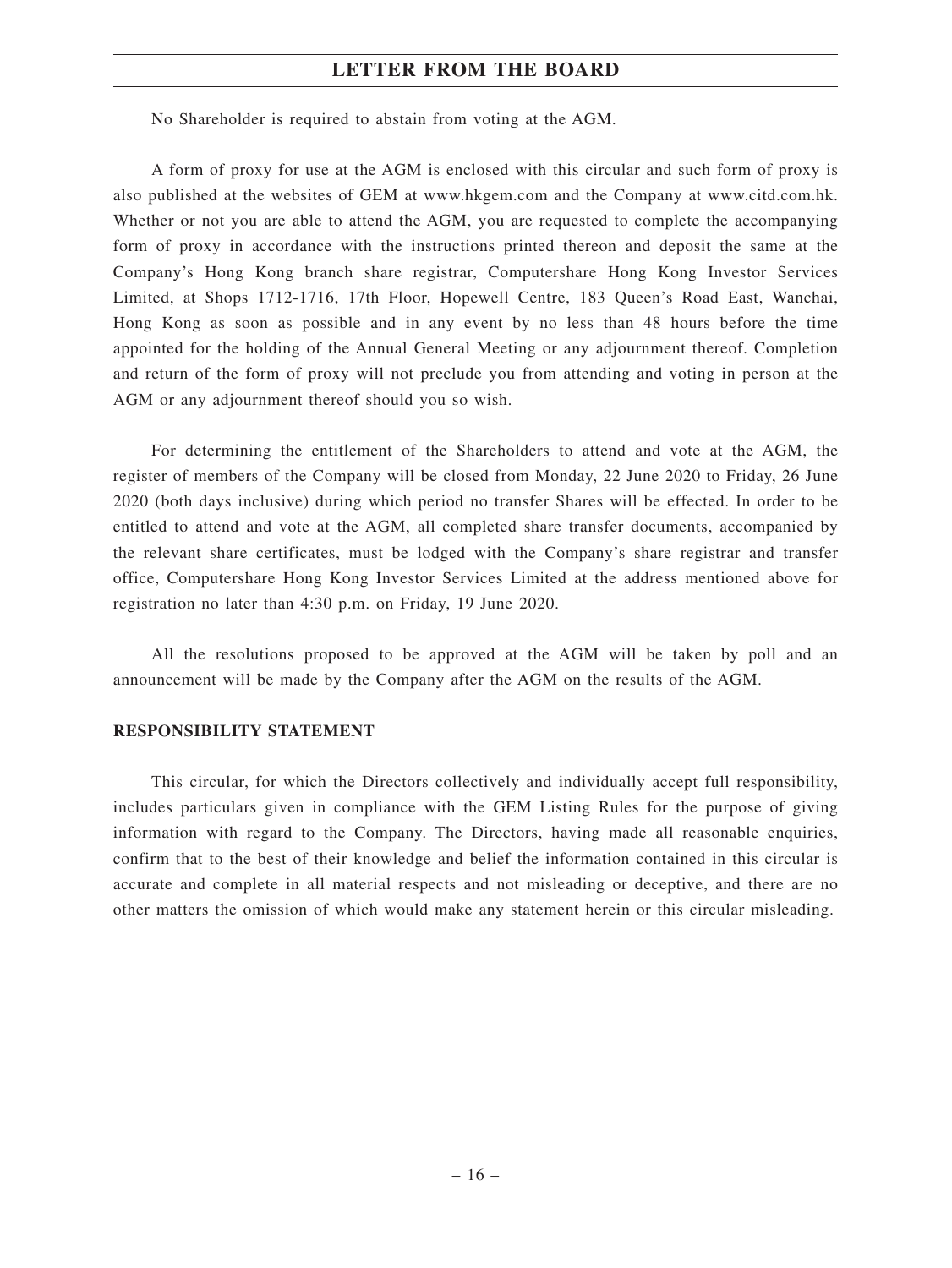#### **RECOMMENDATION**

The Directors (including all the independent non-executive Directors) consider the proposed grant of the General Mandate (including the extended General Mandate) and the Repurchase Mandate, the proposed re-election of retiring Directors and the proposed Refreshment of Scheme Mandate Limit are in the interests of the Company and the Shareholders as a whole. Accordingly, the Directors recommend the Shareholders to vote in favour of the relevant resolutions to be proposed at the AGM.

#### **GENERAL**

To the best of the Directors' knowledge, information and belief, having made all reasonable enquiries, no Shareholder is required to abstain from voting on any resolutions to be proposed at the AGM.

> Yours faithfully For and on behalf of the Board **China Information Technology Development Limited Wong King Shiu, Daniel** *Chairman and Chief Executive Officer*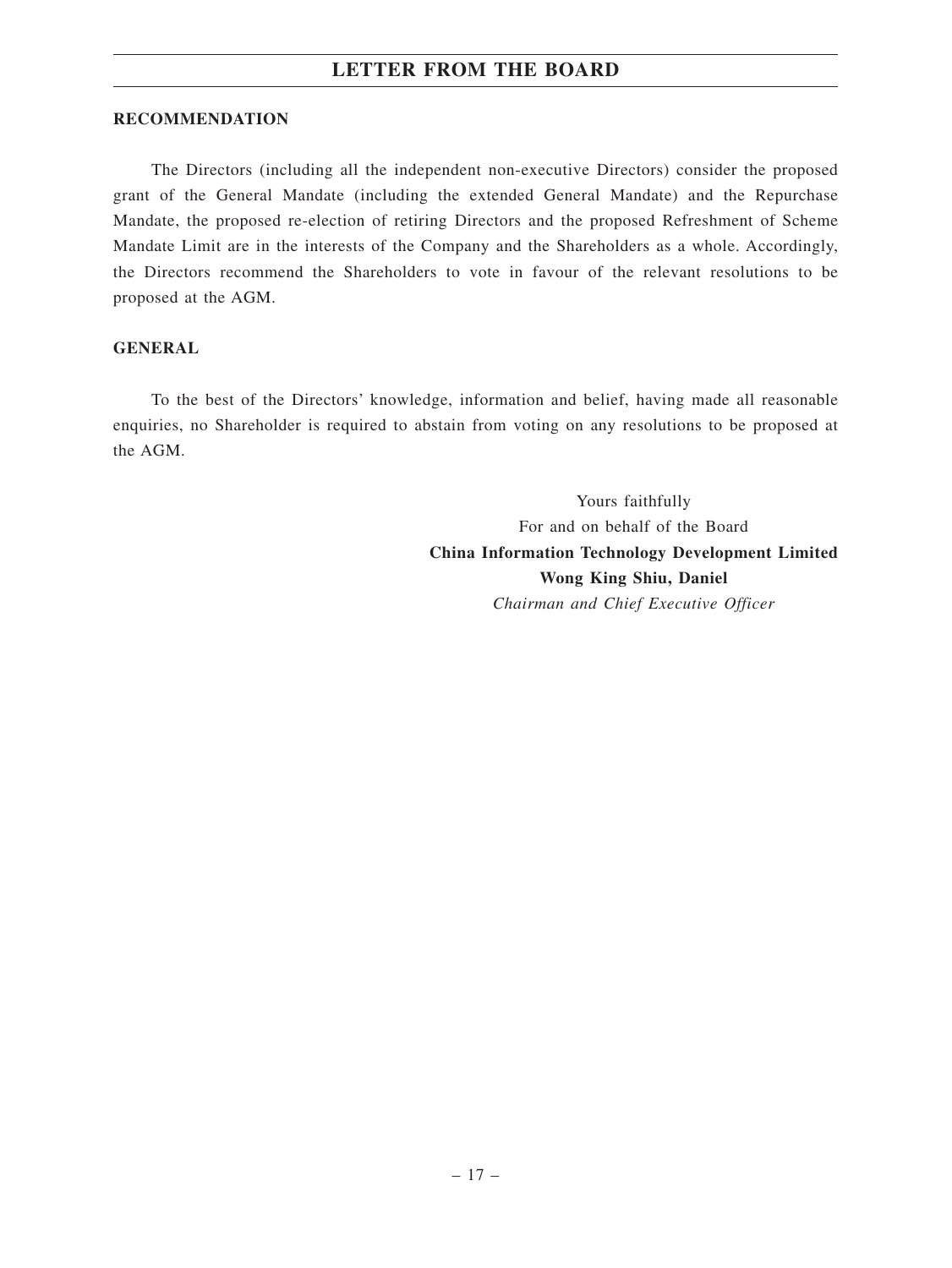*The following is an explanatory statement required by the GEM Listing Rules to be sent to the Shareholders to enable them to make an informed decision on whether to vote for or against the ordinary resolution to be proposed at the AGM in relation to the granting of the Repurchase Mandate.*

### **1. REASONS FOR SHARE REPURCHASE**

Although the Directors have no present intention of repurchasing any Shares, they believe that the flexibility afforded by the Repurchase Mandate would be beneficial to the Company and the Shareholders. Trading conditions on the Stock Exchange have sometimes been volatile in recent years. At any time in the future when Shares are trading at a discount to their underlying value, the ability of the Company to repurchase Shares will be beneficial to the Shareholders who retain their investment in the Company since their percentage interest in the assets of the Company would increase in proportion to the number of Shares repurchased by the Company and thereby resulting in an increase in net assets and/or earnings per Share of the Company. Such repurchases will only be made when the Directors believe that such repurchases will benefit the Company and the Shareholders.

#### **2. SHARE CAPITAL**

As at the Latest Practicable Date, the issued share capital of the Company comprised 5,744,191,908 fully paid Shares.

Subject to the passing of the proposed resolution for the approval of the Repurchase Mandate and on the basis that no further Shares are issued or repurchased by the Company prior to the AGM, the Company will be allowed under the Repurchase Mandate to repurchase a maximum of 574,419,190 fully paid Shares, representing approximately 10% of the number of the issued Shares as at the date of passing of the resolution.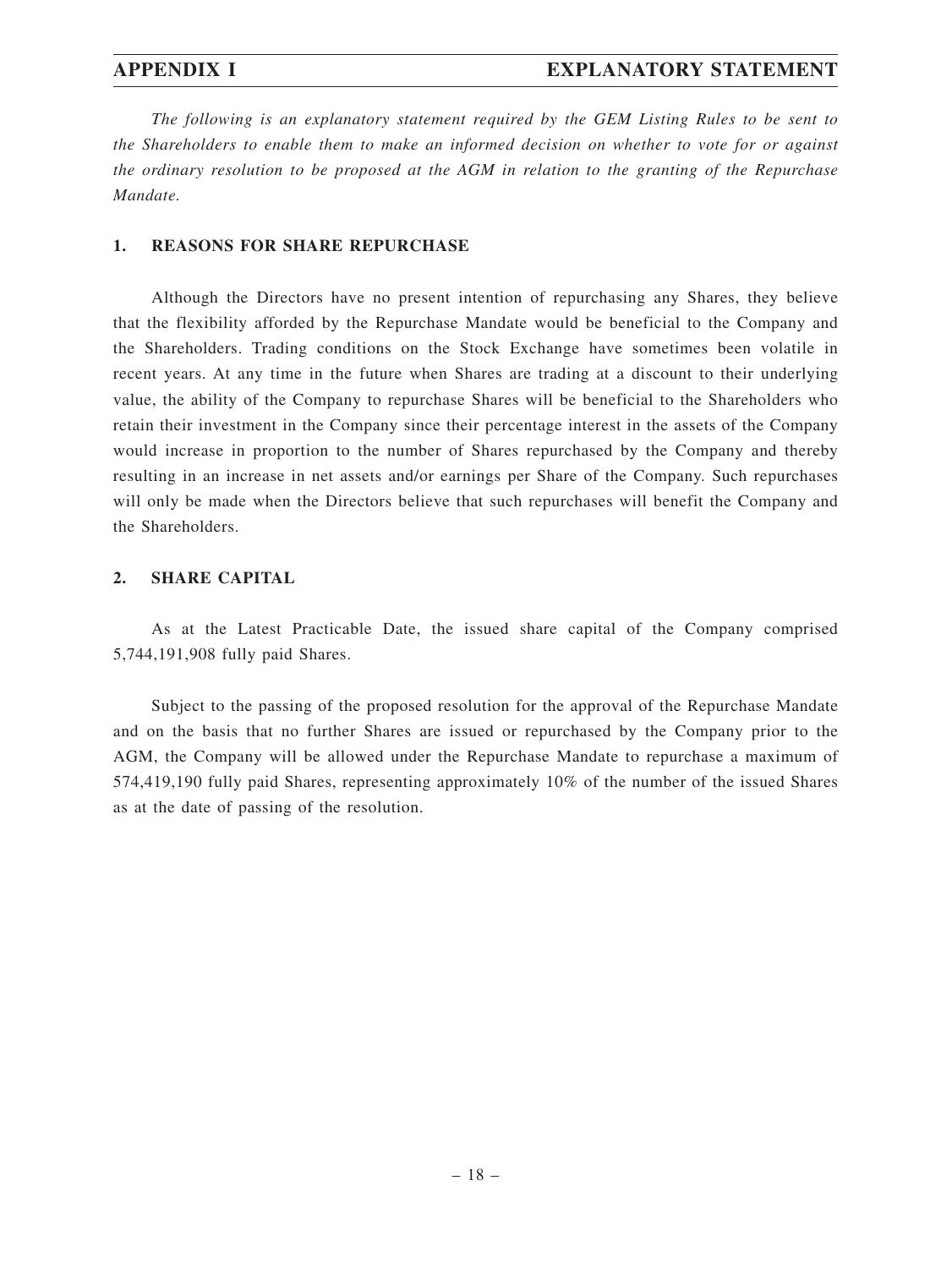#### **3. FUNDING OF REPURCHASES**

In repurchasing the Shares, the Company may only apply funds legally available for such purpose in accordance with its memorandum and Articles of Association and the applicable laws and regulations of the Cayman Islands. The Company may not purchase securities on GEM for a consideration other than cash or for settlement otherwise than in accordance with the trading rules of the Stock Exchange from time to time.

## **4. IMPACT OF REPURCHASES**

There might be a material adverse impact on the working capital or gearing position of the Company (as compared with the position disclosed in its most recent published audited accounts) in the event that the Repurchase Mandate is exercised in full. However, the Directors do not propose to exercise the Repurchase Mandate to such extent as would, in the circumstances, have a material adverse effect on the working capital requirements of the Company or which would result in the Company's gearing levels increasing to a degree which in the opinion of the Directors from time to time would be inappropriate for the Company.

#### **5. EFFECT OF THE TAKEOVERS CODE**

If as a result of a share repurchase, a Shareholder's proportionate interest in the voting capital of the Company increases, such increase will be treated as an acquisition for the purposes of the Takeovers Code and, if such increase results in a change of control, may in certain circumstances give rise to an obligation to make a mandatory offer for Shares under Rule 26 of the Takeovers Code, according to Rule 32 of the Takeovers Code.

As at the Latest Practicable Date, Discover Wide Investments Limited, a company incorporated in British Virgin Islands together with its beneficial owner, Mr. Wong Kui Shing, Danny, the executive Director of the Company, were interested in 551,787,449 Shares, representing approximately 9.61% of the issued share capital of the Company. In the event that the Directors exercise in full the power to repurchase Shares which is proposed to be granted pursuant to the Repurchase Mandate, the shareholding of Discover Wide Investments Limited and its Associates in the Company would be increased to approximately 10.67% of the issued share capital of the Company and such increase would not give rise to an obligation to make a mandatory offer under the Takeovers Code.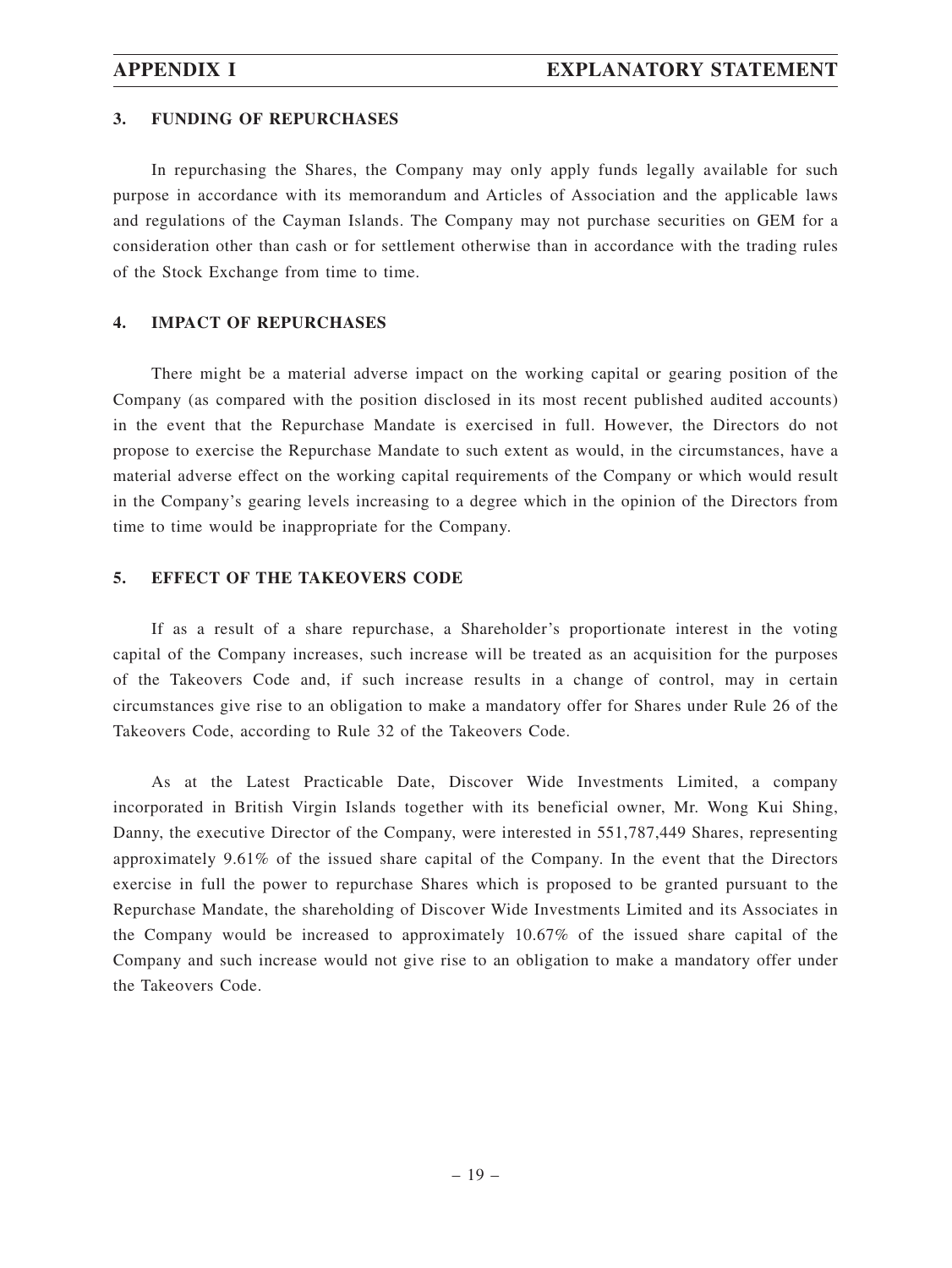## **APPENDIX I EXPLANATORY STATEMENT**

As at the Latest Practicable Date, Mr. Zhang Rong, together with Corporate Advisory Limited, a company incorporated in British Virgin Islands, wholly-owned by Mr. Zhang Rong, were interested in 725,944,000 Shares, representing 12.64% of the issued share capital of the Company. In any event that the Directors exercise in full the power to repurchase Shares which is proposed to be granted pursuant to the Repurchase Mandate, the shareholding of Mr. Zhang Rong in the Company would be increased to approximately 14.04% of the issued share capital of the Company and such increase would not give rise to an obligation to make a mandatory offer under the Takeovers Code.

The Directors have no present intention to buy back the Shares to the extent it will trigger the obligations under the Takeovers Code for any Shareholder or group of Shareholders to make a mandatory offer.

Saved as aforesaid, the Directors are not aware of any consequences which would arise under the Takeovers Code as a result of any buy-back of Shares pursuant to the Repurchase Mandate.

#### **6. GENERAL**

None of the Directors or, to the best of their knowledge having made all reasonable enquiries, any of their respective close Associates have any present intention to sell any Shares to the Company in the event that the granting of the Repurchase Mandate is approved by the Shareholders.

The Company has not been notified by any core connected persons (as defined in the GEM Listing Rules) of the Company that they have a present intention to sell any Shares to the Company, or that they have undertaken not to sell any Shares held by them to the Company in the event that the granting of the Repurchase Mandate is approved by the Shareholders.

The Directors have undertaken to the Stock Exchange to exercise the power of the Company to make repurchases of Shares pursuant to the Repurchase Mandate in accordance with the GEM Listing Rules and the laws of the Cayman Islands.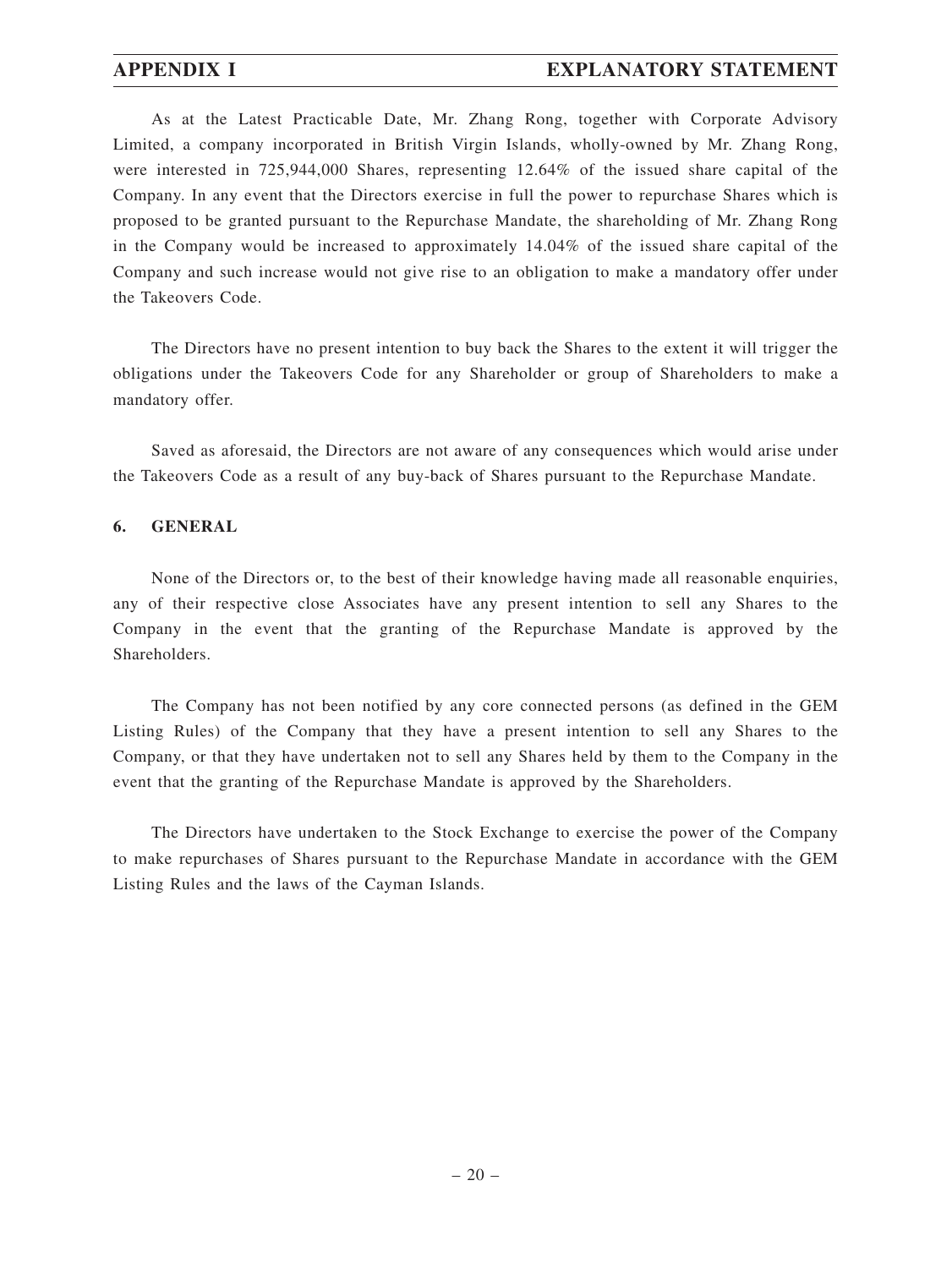## **7. MARKET PRICES OF SHARES**

The highest and lowest prices at which the Shares have traded on the Stock Exchange in each of the previous twelve calendar months immediately prior to the Latest Practicable Date were as follows:

|                                         | <b>Highest</b> | Lowest |
|-----------------------------------------|----------------|--------|
|                                         | HK\$           | HK\$   |
|                                         |                |        |
| 2019                                    |                |        |
| May                                     | 0.104          | 0.090  |
| June                                    | 0.096          | 0.085  |
| July                                    | 0.100          | 0.086  |
| August                                  | 0.090          | 0.057  |
| September                               | 0.078          | 0.052  |
| October                                 | 0.082          | 0.069  |
| November                                | 0.090          | 0.073  |
| December                                | 0.086          | 0.075  |
| 2020                                    |                |        |
| January                                 | 0.085          | 0.079  |
| February                                | 0.083          | 0.074  |
| March                                   | 0.080          | 0.064  |
| April                                   | 0.079          | 0.068  |
| May (up to the Latest Practicable Date) | 0.080          | 0.071  |

### **8. SHARES REPURCHASE MADE BY THE COMPANY**

The Company had not purchased any of its Shares (whether on the Stock Exchange or otherwise) during the previous six months immediately prior to the Latest Practicable Date.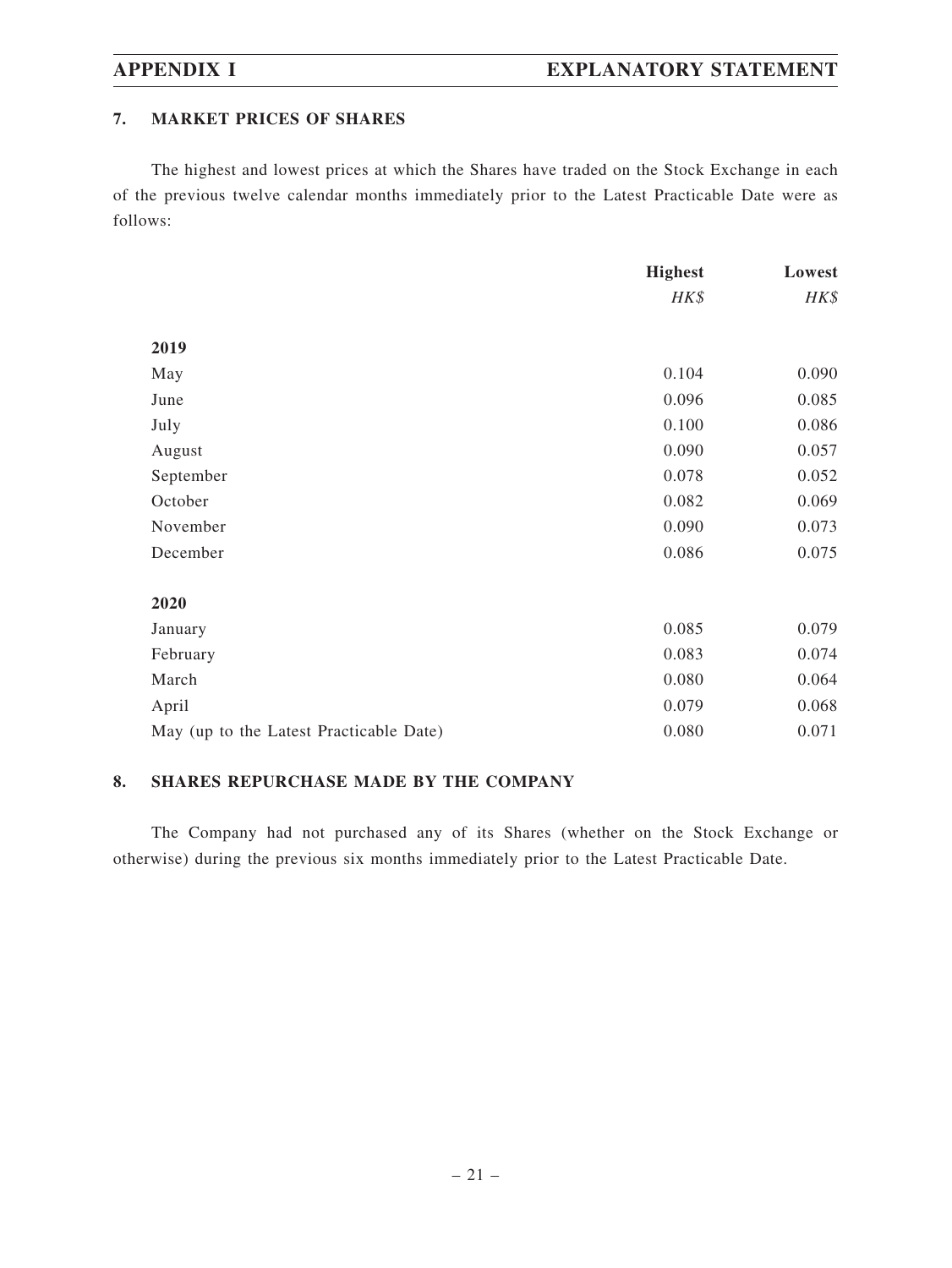## **APPENDIX II DETAILS OF DIRECTORS PROPOSED TO BE RE-ELECTED AT THE AGM**

*Pursuant to the GEM Listing Rules, the details of the Directors who will retire at the AGM according to the Articles and will be proposed to be re-elected at the AGM are provided below.*

#### **(1) MR. WONG KUI SHING, DANNY ("MR. DANNY WONG"), EXECUTIVE DIRECTOR**

#### **Experience**

Mr. Wong Kui Shing, Danny, aged 60, holds a Bachelor of Arts degree from the University of Hong Kong. He ceased to be the Chairman and Chief Executive Officer on 25 November 2019. He is currently an executive director of Greater Bay Area Dynamic Growth Holding Limited (Former Name: Rosedale Hotel Holdings Limited) (Stock Code: 1189) and a non-executive director of TFG International Group Limited (Stock Code: 542). Currently, he is also an independent non-executive director of Far East Holdings International Limited (Stock Code: 36). From 27 September 2017 to 2 March 2020, he was an independent non-executive director of Tech Pro Technology Development Limited, of which the listing of shares had been cancelled under Rule 6.01A on 2 March 2020. He was an executive director of Huiyin Holdings Group Limited (Stock Code: 1178) from 8 May 2017 to 10 April 2019, executive director of Larry Jewelry International Company Limited (Stock Code: 8351) from 3 October 2016 to 10 October 2019, and executive director of TFG International Group Limited (Stock Code: 542) from 21 August 2015 to 1 February 2019. He was also a vice chief executive officer of InvesTech Holdings Limited (Stock Code: 1087) ("**InvesTech Holdings**") from 27 June 2015 to 24 September 2015. He was a non-executive director and a member of the nomination committee of InvesTech Holdings from 24 September 2015 to 1 June 2017. He was a non-executive director of Shi Shi Services Limited (Stock Code: 8181) from 19 October 2015 to 18 January 2017. He was a former executive director and managing director of Emperor Culture Group Limited (Stock Code: 491). In addition, Mr. Wong was a former executive director of SMI Holdings Group Limited (Stock Code: 198). He has extensive exposure in the financial and investment fields for over 20 years and is well experienced in the international investment market. Mr. Wong joined the Group on 26 March 2015.

He was also a former executive director of China Oil And Gas Group Limited ("**China Oil And Gas Group**") (Stock Code: 603) from January 2002 to 30 August 2006. Pursuant to the listing enforcement notice/announcement of the Stock Exchange dated 16 October 2008, Mr. Danny Wong, together with another former director of China Oil And Gas Group, had admitted breaching the directors' declaration, undertaking and acknowledgement with regard to directors given by each of them to the Stock Exchange in the form set out in Appendix 5B to the Rules Governing the Listing of Securities on the Stock Exchange (the "**Listing Rules**") in failing to use their best endeavours to procure China Oil And Gas Group's compliance with the Listing Rules in relation to the failure of China Oil And Gas Group to publish its annual results and annual report for the year ended 31 July 2005 by 30 November 2005 and the interim results and interim report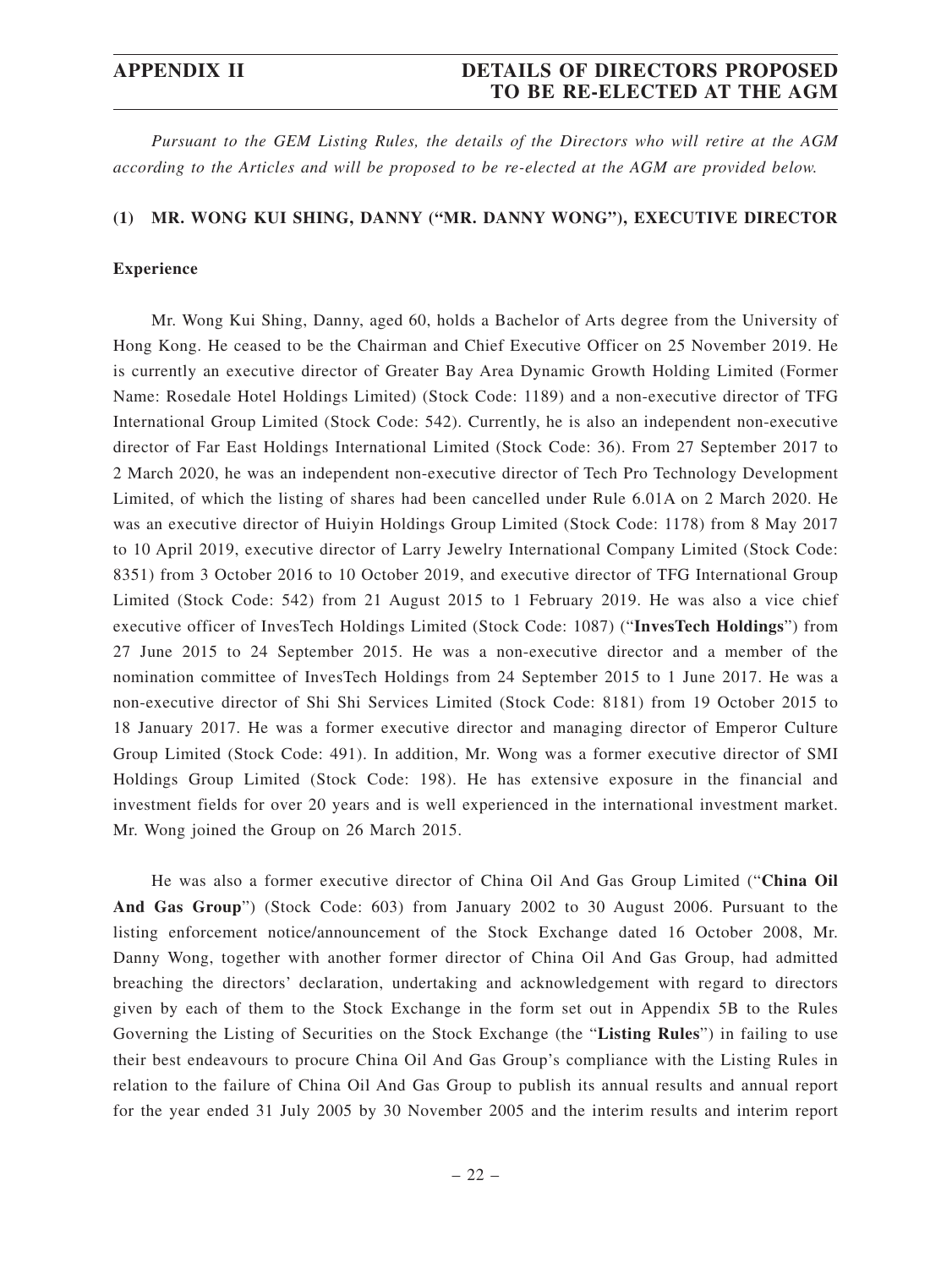## **APPENDIX II DETAILS OF DIRECTORS PROPOSED TO BE RE-ELECTED AT THE AGM**

for the six months ended 31 January 2006 by 30 April 2006. Accordingly, the Listing Committee of the Stock Exchange publicly criticised Mr. Danny Wong and another former director of China Oil And Gas Group for their respective breaches mentioned above.

#### **Length of service**

Pursuant to the service contract between Mr. Danny Wong and the Company, Mr. Danny Wong has no fixed length of service with the Company, but is subject to retirement by rotation and re-election at annual general meeting in accordance with the Articles.

#### **Relationships**

Save as disclosed above and other than the relationship arising from his being an executive director, Mr. Danny Wong is independent of any Directors, senior management, substantial Shareholders, management Shareholders or controlling Shareholders of the Company.

#### **Interests in Shares**

As at the Latest Practicable Date, Mr. Danny Wong held 147,816,000 Shares, representing approximately 2.57% of issued share capital of the Company, and 5,688,000 Options under the Share Option Scheme, representing approximately 0.10% of issued share capital of the Company. He is also the beneficial owner of Discover Wide Investments Limited, a company incorporated in British Virgin Islands, Mr. Danny Wong is therefore deemed to be interested in the 403,971,449 Shares by virtue of his controlling interests in Discover Wide Investments Limited, representing approximately 7.03% of issued share capital of the Company.

Save as disclosed above, Mr. Danny Wong does not have any other interest in Shares.

### **Director's emoluments**

Mr. Danny Wong is entitled to receive an annual director's fee of HK\$120,000 from the Company and an annual salary of HK\$1,080,000. His emoluments is determined from time to time by the Board with reference to his duties, responsibilities and market rate.

#### **Directorships**

Saved as disclosed above, Mr. Danny Wong does not have any directorship in other listed company in the last three years.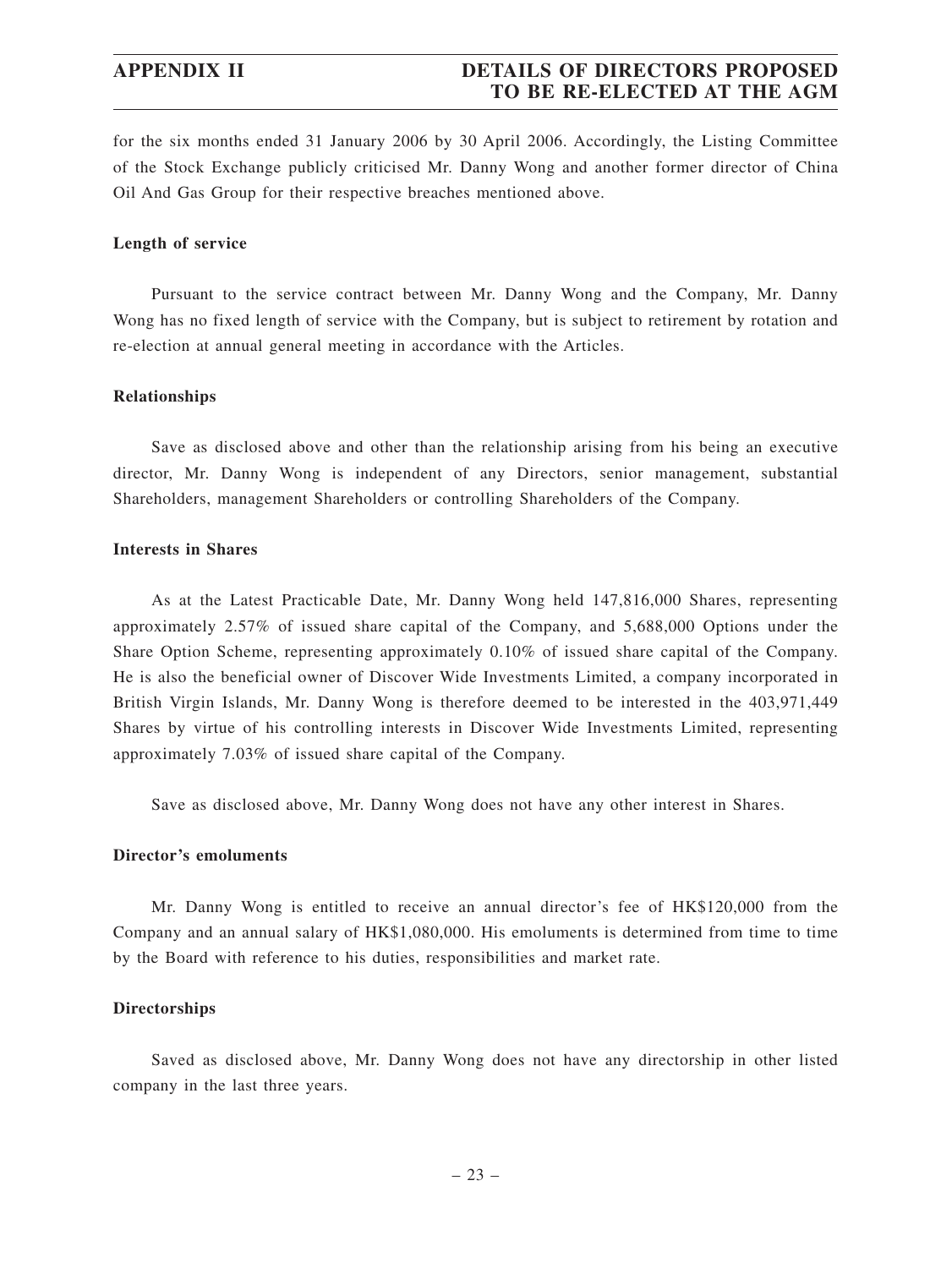## **APPENDIX II DETAILS OF DIRECTORS PROPOSED TO BE RE-ELECTED AT THE AGM**

#### **Others**

Save as disclosed above, the Board is not aware of any other matters or information that need to be brought to the attention of the Shareholders or to be disclosed pursuant to Rule  $17.50(2)(h)$ to (v) of the GEM Listing Rules in relation to Mr. Danny Wong's re- election.

## **(2) DR. CHEN SHENGRONG ("DR. CHEN"), INDEPENDENT NON-EXECUTIVE DIRECTOR**

#### **Experience**

Dr. Chen Shengrong, aged 38, obtained a doctorate degree in Business Administration from the Pacific States University of the USA in 2011. She was an audit manager with Baker Tilly China Certified Public Accountants and had been the vice general manager of New Times Securities Company Limited in charge of risk control. From August 2014 to December 2016, Dr. Chen served as the vice president of finance of Skyslink New Energy Asset Management Limited. Since January 2017, she serves as the vice president of Sky Cloud Green Data Technology Co., Ltd. Dr. Chen has extensive experience in internal control of enterprises, risk control in investment businesses, project risk evaluation and assets restructuring management. Dr. Chen joined the Group on 30 January 2015.

#### **Length of service**

Pursuant to the service contract between Dr. Chen and the Company, Dr. Chen has no fixed length of service with the Company, but is subject to retirement by rotation and re-election at annual general meeting in accordance with the Articles.

#### **Relationships**

Other than the relationship arising from her being an independent non-executive director and the member of remuneration committee (the "**Remuneration Committee**"), nomination committee (the "**Nomination Committee**") and audit committee (the "**Audit Committee**") of the Company, Dr. Chen is independent of any Directors, senior management, substantial Shareholders, management Shareholders or controlling Shareholders of the Company.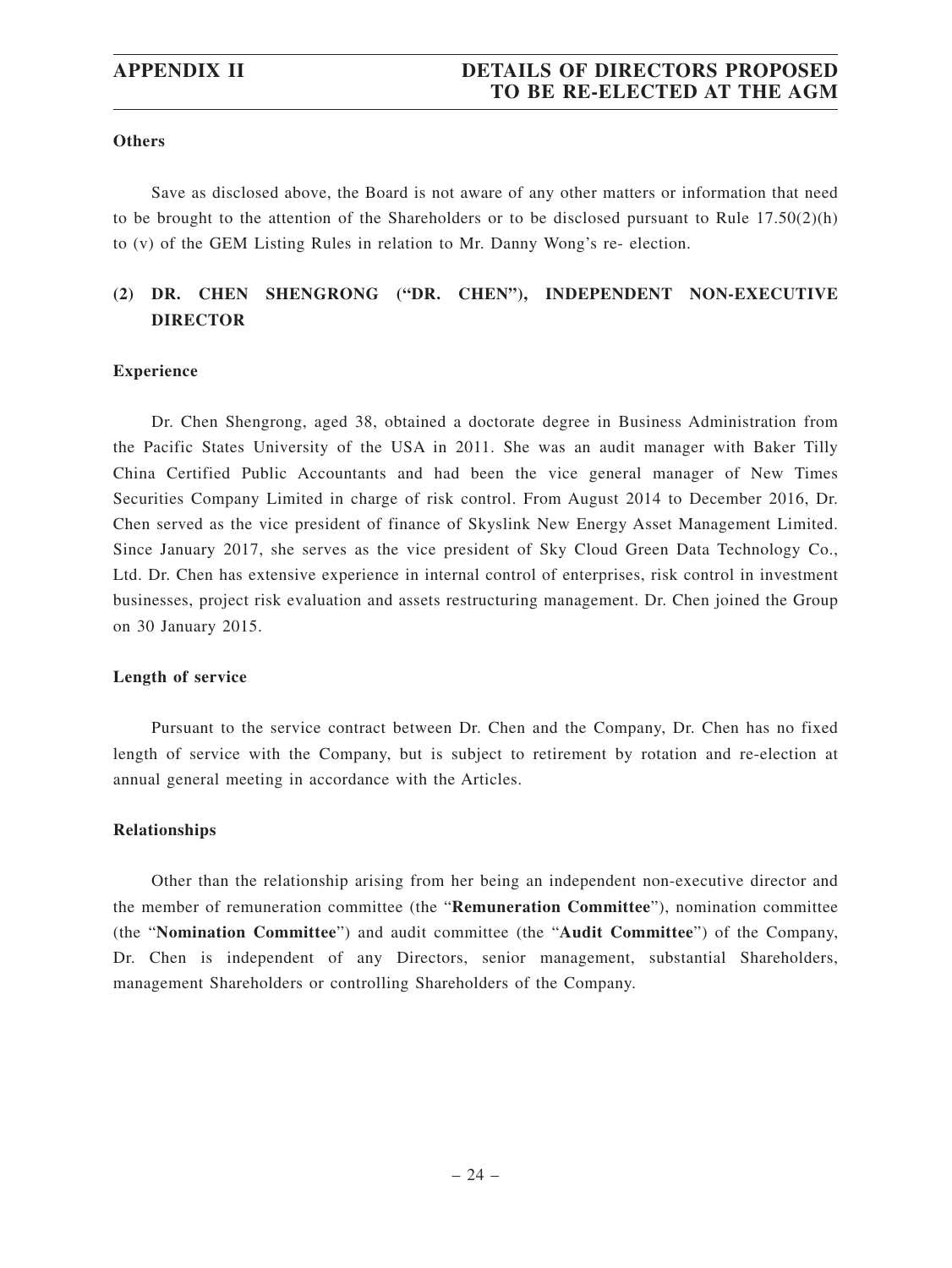#### **Interests in Shares**

As at the Latest Practicable Date, Dr. Chen held 2,016,000 Options, representing approximately 0.035% of the issued share capital of the Company. Save as disclosed above, Dr. Chen does not have any other interest in Shares.

#### **Director's emoluments**

Dr. Chen is entitled to receive an annual director's fee of HK\$120,000 from the Company. Her emoluments is determined from time to time by the Board with reference to her duties, responsibilities and market rate.

#### **Directorships**

Saved as disclosed above, Dr. Chen does not have any directorship in other listed company in the last three years.

#### **Others**

Save as disclosed above, the Board is not aware of any other matters or information that need to be brought to the attention of the Shareholders or to be disclosed pursuant to Rule  $17.50(2)(h)$ to (v) of the GEM Listing Rules in relation to Dr. Chen's re-election.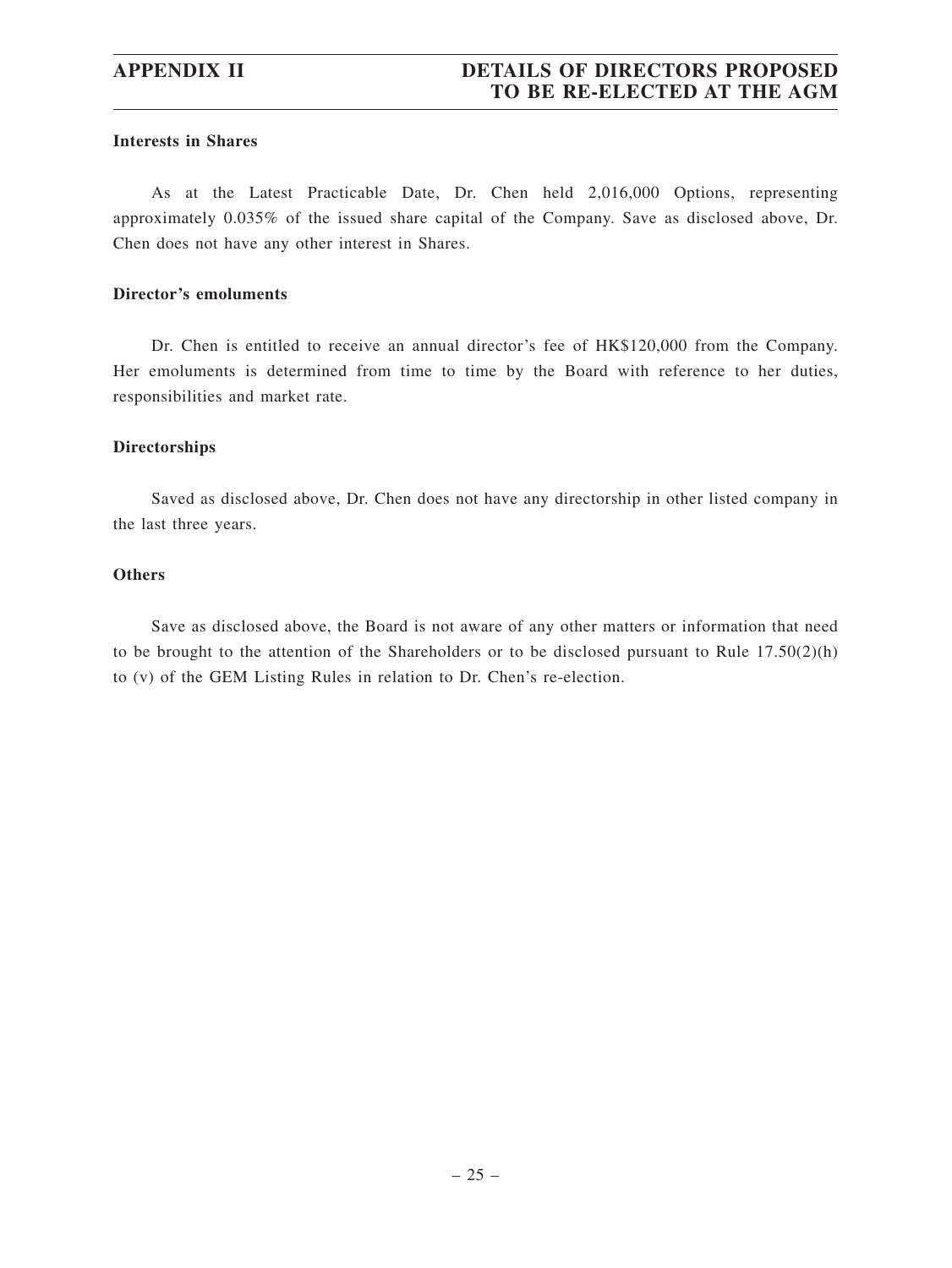

### **NOTICE OF ANNUAL GENERAL MEETING**

**NOTICE IS HEREBY GIVEN** that an annual general meeting of China Information Technology Development Limited (the "**Company**") will be held at Unit 3308, 33/F., Millennium City 6, 392 Kwun Tong Road, Kwun Tong, Hong Kong on Friday, 26 June 2020 at 11:00 a.m. (the "AGM") for the following purposes:

#### **AS ORDINARY BUSINESS**

- 1. to receive, consider and approve the audited consolidated financial statements and the reports of the directors (the "**Director(s)**") and auditors of the Company for the year ended 31 December 2019;
- 2. (a) to re-elect Mr. Wong Kui Shing, Danny as executive Director;
	- (b) to re-elect Dr. Chen Shengrong as independent non-executive Director; and
	- (c) to authorise the board of Directors to fix the Directors' remuneration;
- 3. to re-appoint ZHONGHUI ANDA CPA Limited as the auditors of the Company and to authorise the board of Directors to fix the auditor's remuneration; and

#### **AS SPECIAL BUSINESS**

As special business, consider and, if thought fit, pass the following resolutions as ordinary resolutions:

- 4. "**THAT**:
	- (a) subject to paragraph (c) below, pursuant to the Rules (the "**GEM Listing Rules**") Governing the Listing of Securities on GEM of The Stock Exchange of Hong Kong Limited (the "**Stock Exchange**"), the exercise by the Directors during the Relevant Period (as defined below) of all the powers of the Company to allot, issue and deal with unissued shares of the Company (the "**Shares**") and to make or grant offers,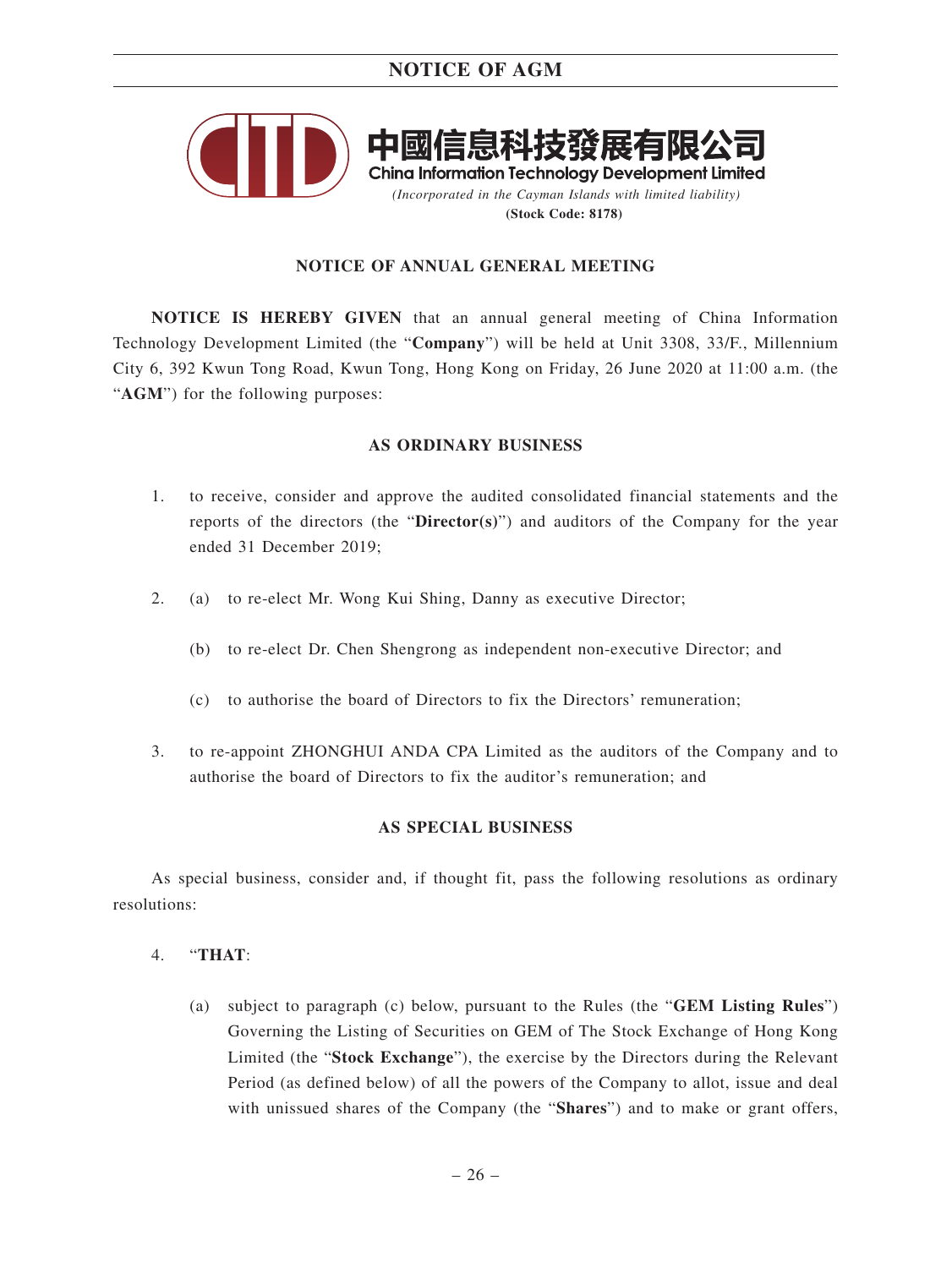agreements and options, including warrants to subscribe for Shares, which might require the exercise of such powers be and the same is hereby generally and unconditionally approved;

- (b) the approval in paragraph (a) above shall authorise the Directors during the Relevant Period to make or grant offers, agreements and options which might require the exercise of such powers after the end of the Relevant Period;
- (c) the aggregate nominal amount of share capital allotted or agreed conditionally or unconditionally to be allotted (whether pursuant to options or otherwise) by the Directors pursuant to the approval in paragraph (a) above, otherwise than pursuant to (i) a Rights Issue (as defined below); or (ii) the exercise of any options granted under the existing share option scheme of the Company; or (iii) any scrip dividend or similar arrangements providing for the allotment and issue of Shares in lieu of the whole or part of a dividend on Shares in accordance with the articles of association of the Company in force from time to time; or (iv) any issue of Shares upon the exercise of rights of subscription or conversion under the terms of any warrants of the Company or any securities which are convertible into Shares, shall not exceed the aggregate of:
	- (aa) 20 per cent. of the number of issued Shares on the date of the passing of this resolution; and
	- (bb) (if the Directors are so authorised by a separate ordinary resolution of the shareholders of the Company) the nominal amount of any share capital of the Company repurchased by the Company subsequent to the passing of this resolution (up to a maximum equivalent to 10 per cent. of the number of issued Shares on the date of the passing of resolution no. 6),

and the authority pursuant to paragraph (a) of this resolution shall be limited accordingly; and

(d) for the purposes of this resolution:

"**Relevant Period**" means the period from the date of the passing of this resolution until whichever is the earliest of:

(i) the conclusion of the next annual general meeting of the Company;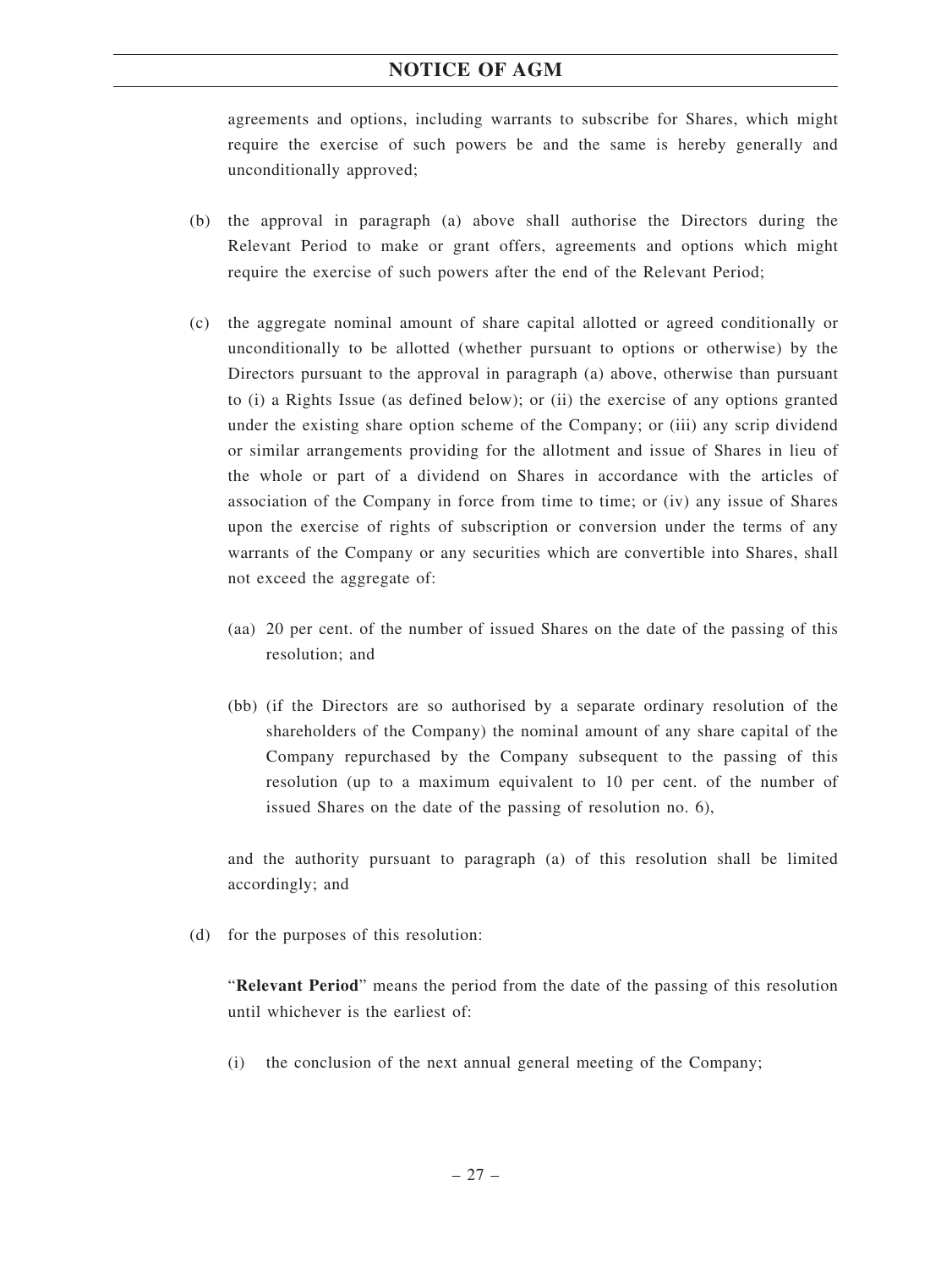- (ii) the expiration of the period within which the next annual general meeting of the Company is required by the articles of association of the Company or any applicable laws to be held; or
- (iii) the revocation or variation of the authority given under this Resolution by an ordinary resolution of the shareholders in general meeting.

"**Rights Issue**" means an offer of Shares, or offer or issue of warrants, options or other securities giving rights to subscribe for Shares open for a period fixed by the Directors to holders of Shares on the register on a fixed record date in proportion to their then holdings of Shares (subject to such exclusion or other arrangements as the Directors may deem necessary or expedient in relation to fractional entitlements, or having regard to any restrictions or obligations under the laws of, or the requirements of, or the expense or delay which may be involved in determining the existence or extent of any restrictions or obligations under the laws of, or the requirements of, any jurisdiction outside Hong Kong or any recognised regulatory body or any stock exchange outside Hong Kong)."

#### 5. "**THAT**:

- (a) subject to paragraph (b) of this Resolution, the exercise by the Directors during the Relevant Period as defined in Resolution 4(d) of all powers of the Company to repurchase issued shares in the capital of the Company on the Stock Exchange or any other stock exchange on which the shares of the Company may be listed and recognised by the Securities and Futures Commission of Hong Kong (the "**Securities and Futures Commission**") and the Stock Exchange for such purpose, and otherwise in accordance with the rules and regulations of the Securities and Futures Commission, the Stock Exchange or of any other stock exchange as amended from time to time and all applicable laws in this regard, be and the same is hereby generally and unconditionally approved;
- (b) the aggregate number of shares of the Company in issue which may be repurchased by the Company pursuant to the approval in paragraph (a) of this Resolution during the Relevant Period shall not exceed 10 per cent. of the aggregate number of the shares of the Company in issue as at the date of passing of this Resolution and the said approval shall be limited accordingly; and
- (c) for the purpose of this Resolution, "Relevant Period" shall have the same meaning as in Resolution 4(d)."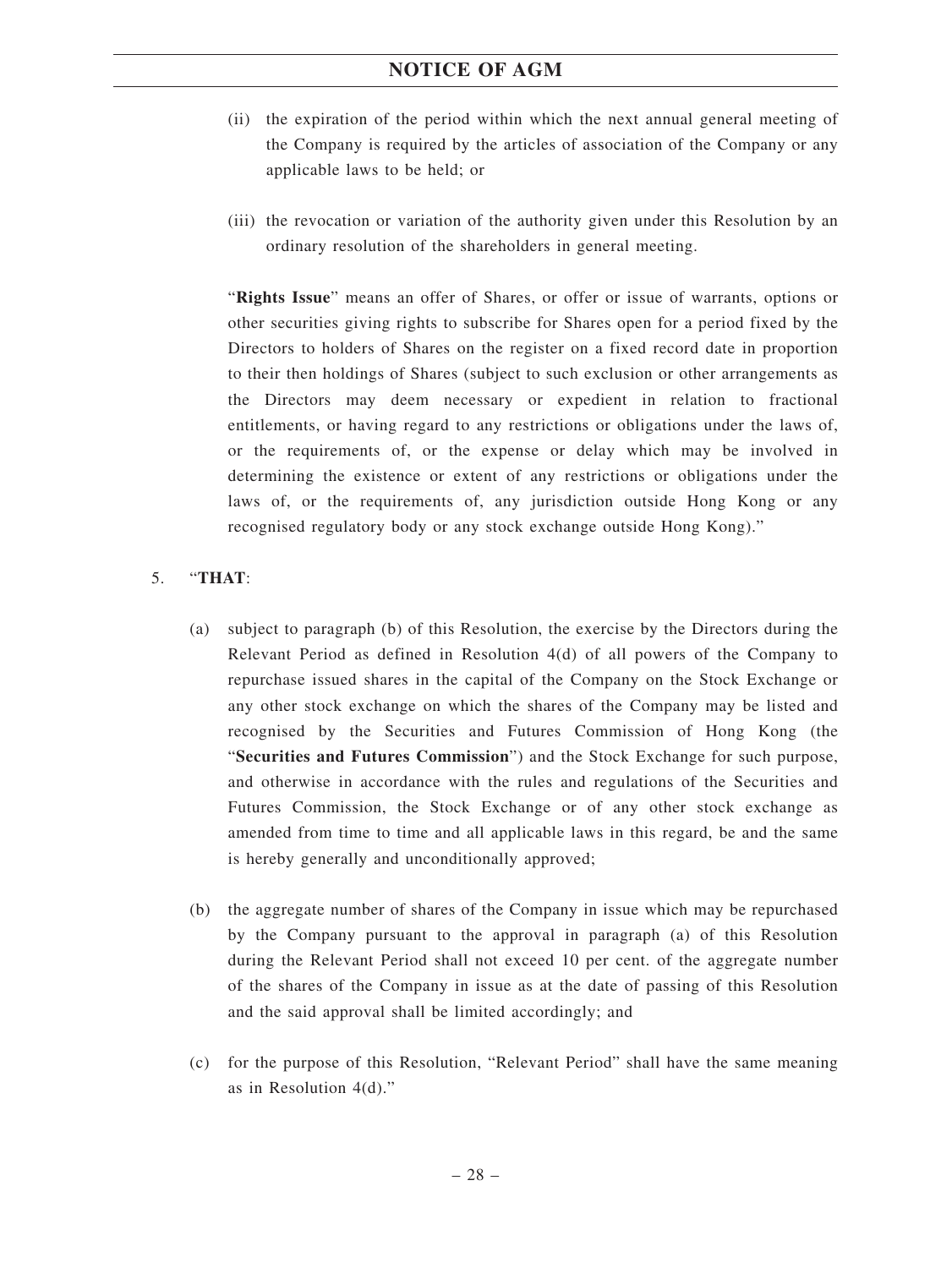- 6. "**THAT** the Directors be and they are hereby authorised to exercise the authority referred to in paragraph (a) of resolution no. 4 above in respect of the share capital of the Company referred to in sub-paragraph (bb) of paragraph (c) of such resolution."
- 7. "**THAT** subject to the Stock Exchange granting the listing of, and permission to deal in, the Shares to be issued pursuant to the exercise of options which may be granted under the Scheme Mandate Limit (as defined below) and pursuant to the share option scheme of the Company adopted on 2 August 2012 (the "**Share Option Scheme**"), approval be and is hereby generally and unconditionally granted for refreshing and renewing the Scheme Mandate Limit (as defined below) under the Share Option Scheme provided that (i) the total number of Shares which may be allotted and issued upon the exercise of the options to be granted under the Share Option Scheme and other share option schemes of the Company shall not exceed 10 per cent. of the number of issued Shares as at the date of the passing of this resolution (the "**Scheme Mandate Limit**"); and (ii) the overall limit on the number of Shares which may be issued upon the exercise of all options to be granted and yet to be exercised under the Share Option Scheme and other share option schemes of the Company must not exceed 30 per cent. of the number of issued Shares from time to time and that the Directors be and are hereby authorized, at their absolute discretion, to grant options under the Share Option Scheme up to the Scheme Mandate Limit and to exercise all the powers of the Company to allot, issue and deal with the Shares pursuant to the exercise of such options."

By order of the Board **China Information Technology Development Limited Wong King Shiu, Daniel** *Chairman and Chief Executive Officer*

Hong Kong, 26 May 2020

*Registered office:* Cricket Square Hutchins Drive P.O. Box 2681 Grand Cayman KY1-1111 Cayman Islands

*Head Office and Principal place of business in Hong Kong:* Unit 3308, 33/F., Millennium City 6, 392 Kwun Tong Road, Kwun Tong, Hong Kong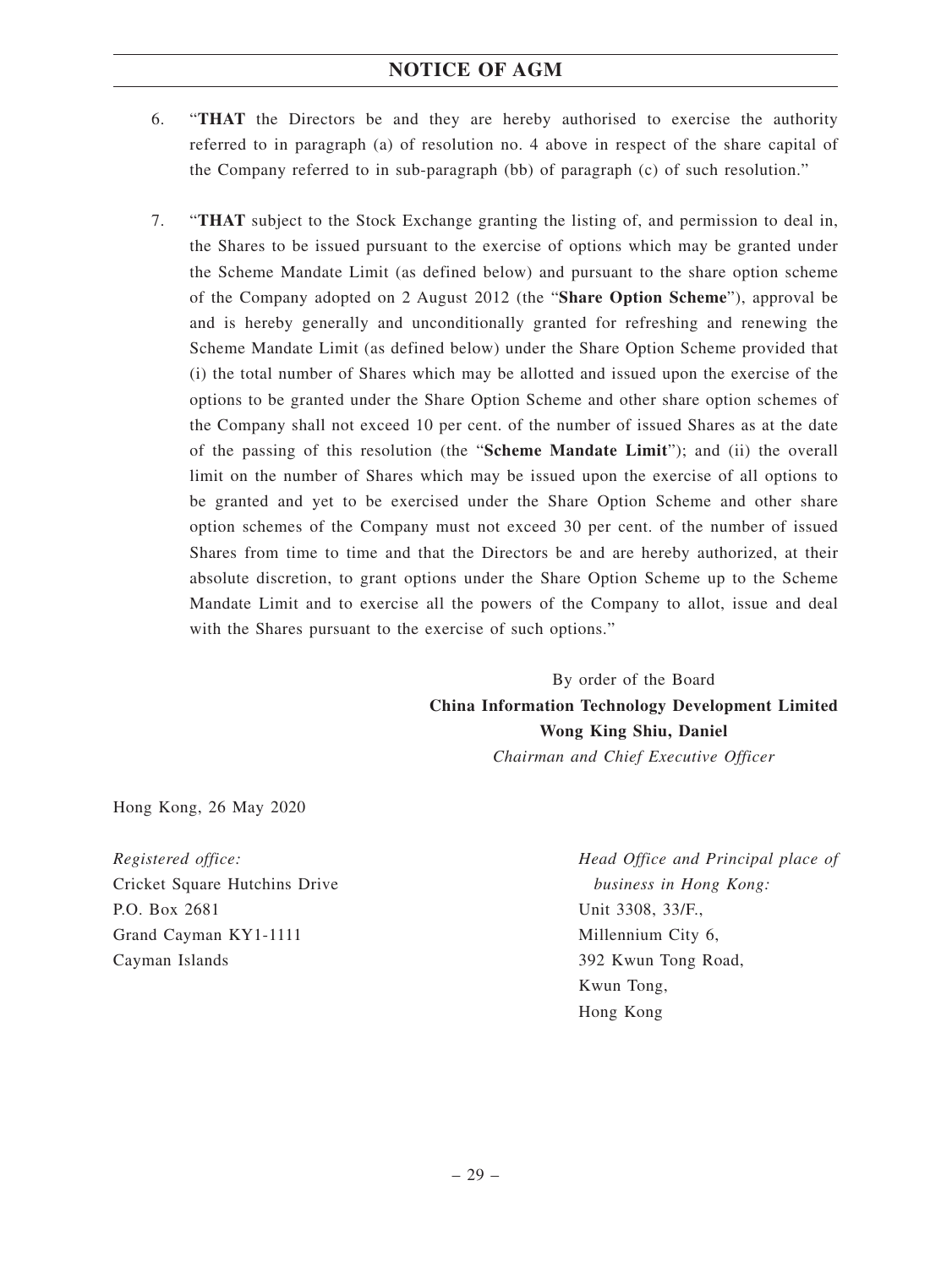*This notice, for which the Directors collectively and individually accept full responsibility, includes particulars given in compliance with the Rules Governing the Listing of Securities on the GEM of the Stock Exchange for the purpose of giving information with regard to the Company. The Directors, having made all reasonable enquiries, confirm that to the best of their knowledge and belief the information contained in this notice is accurate and complete in all material respects and not misleading or deceptive, and there are no other matters the omission of which would make any statement herein or this notice misleading.*

*This notice will be available on the Company's website http://www.citd.com.hk and will remain on the "Latest Listed Company Information" page on the GEM website at http://www.hkgem.com for at least 7 days from the date of its posting.*

*Notes:*

- 1. A member entitled to attend and vote at the meeting convened by the above notice is entitled to appoint one or more proxy to attend and, subject to the provisions of the articles of association of the Company, vote in his stead. A proxy need not be a member of the Company.
- 2. For determining the entitlement of the shareholders of the Company to attend and vote at the meeting, the register of members of the Company will be closed from Monday, 22 June 2020 to Friday, 26 June 2020 (both days inclusive) during which period no transfer of shares of the Company will be effected. In order to be entitled to attend and vote at the AGM, all completed share transfer documents, accompanied by the relevant share certificates, must be lodged with the Company's Hong Kong branch share registrar and transfer office, Computershare Hong Kong Investor Services Limited at Shops 1712−1716, 17th Floor, Hopewell Centre, 183 Queen's Road East, Wanchai, Hong Kong for registration no later than 4:30 p.m. on Friday, 19 June 2020.
- 3. In order to be valid, the form of proxy, together with a power of attorney or other authority, if any, under which it is signed, or a certified copy of such power or authority must be deposited at the Company's Hong Kong branch share registrar and transfer office, Computershare Hong Kong Investor Services Limited, at Shops 1712-1716, 17th Floor, Hopewell Centre, 183 Queen's Road East, Wanchai, Hong Kong as soon as possible and in any event by no less than 48 hours before the time appointed for the holding of the Annual General Meeting or any adjournment thereof. Completion and return of a form of proxy will not preclude a shareholder of the Company from attending in person and voting at the AGM or any adjournment thereof, should he/she/it so wish.
- 4. In the case of joint holders of shares, any one of such holders may vote at the AGM, either personally or by proxy, in respect of such share as if he was solely entitled thereto, but if more than one of such joint holders are present at the AGM personally or by proxy, that one of the said persons so present whose name stands first on the register of members of the Company in respect of such shares shall alone be entitled to vote in respect thereof.
- 5. In relation to proposed resolutions nos. 4 and 6 above, approval is being sought from the shareholders for the grant to the Directors of a general mandate to authorise the allotment and issue of shares of the Company under the GEM Listing Rules. The Directors have no immediate plans to issue any new shares of the Company other than Shares which may fall to be issued under the share option scheme of the Company or any scrip dividend scheme which may be approved by shareholders.